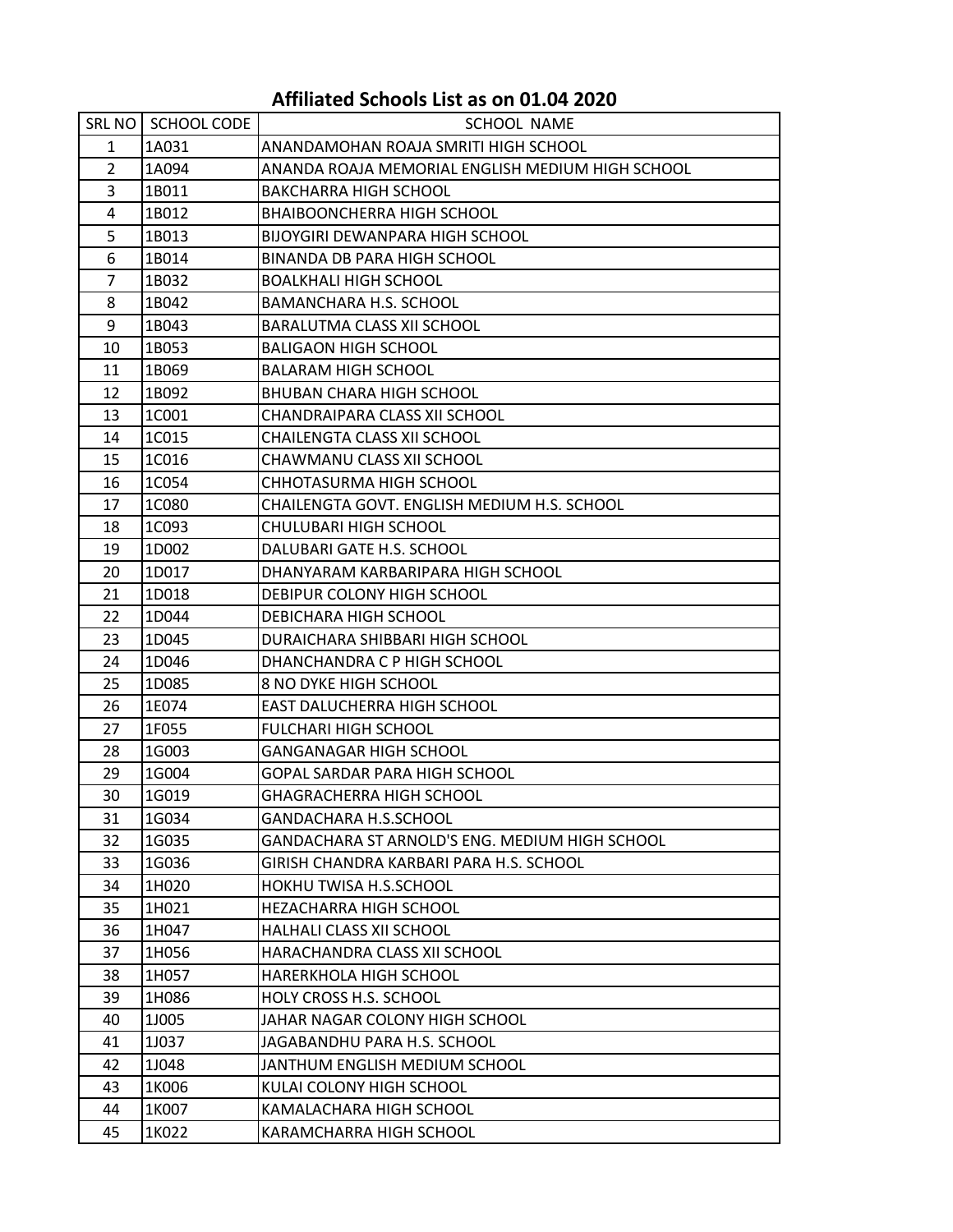| 46 | 1K038        | KABIGURU RABINDRA SMRITI VIDYABHABAN      |
|----|--------------|-------------------------------------------|
| 47 | 1K058        | K.C.GIRLS'CLASS XII SCHOOL                |
| 48 | 1K059        | KALACHARI CLASS XII SCHOOL                |
| 49 | 1K060        | KAMALPUR CLASS XII SCHOOL                 |
| 50 | 1K061        | KAMALPUR MADRASSA CLASS(XII)SCHOOL        |
| 51 | 1K062        | KAMALPUR GOVT.(EM)H.S.SCHOOL              |
| 52 | 1K070        | KULAI CLASS XII SCHOOL                    |
| 53 | 1K081        | KANAILAL HALAMPARA HIGH SCHOOL            |
| 54 | 1K082        | KATHALCHERRA TMC H.S. SCHOOL              |
| 55 | 1K088        | KANTA CHOWDHURY PARA HIGH SCHOOL          |
| 56 | 1K089        | KRISHNA CHANDRA PARA HIGH SCHOOL          |
| 57 | 1K098        | <b>KSHETRI CHARRA HIGH SCHOOL</b>         |
| 58 | 1K099        | KANCHANCHERRA HIGH SCHOOL                 |
| 59 | 1L023        | LALCHERRA T.M.C.HIGH SCHOOL               |
| 60 | 1L024        | LAMBABIL HIGH SCHOOL                      |
| 61 | 1L063        | LAMBUCHERA HIGH SCHOOL                    |
| 62 | 1M025        | MADHABCHANDRA CLASS XII SCHOOL            |
| 63 | 1M026        | MANUGHAT CLASS XII SCHOOL                 |
| 64 | 1M064        | MARACHARRA CLASS XII SCHOOL               |
| 65 | 1M065        | MOHANPUR HIGH SCHOOL                      |
| 66 | 1M075        | <b>MAHARANI HIGH SCHOOL</b>               |
| 67 | 1M076        | MENDIR HOUR HIGH SCHOOL                   |
| 68 | 1M084        | 82 MILES PROPER H.S.SCHOOL                |
| 69 | 1M091        | MARACHARA HIGH SCHOOL                     |
| 70 | 1M095        | MUCHKUMBIR MAHANTA REANG PARA HIGH SCHOOL |
| 71 | 1N049        | NORTH MECHURIA HIGH SCHOOL                |
| 72 | 1N066        | NOAGAON HIGH SCHOOL                       |
| 73 | 1N071        | NORTH NALICHARRA HIGH SCHOOL              |
| 74 | 1N072        | NALICHARA (MAIRANG TUISA) HIGH SCHOOL     |
| 75 | 1N083        | NAKFUL COLONY HIGH SCHOOL                 |
| 76 | 1P067        | PANCHASI HIGH SCHOOL                      |
| 77 | 1P097        | PURBA BULONG BASSA HIGH SCHOOL            |
| 78 | 1R027        | RATAN ROAJA PARA HIGH SCHOOL              |
| 79 | 1R040        | RAISHYABARI H.S.SCHOOL                    |
| 80 | 1R041        | RAMNAGAR BAZAR HIGH SCHOOL                |
| 81 | 1R050        | RAMKESHAB CP HIGH SCHOOL                  |
| 82 | 1R096        | RATAN MANI PARA HIGH SCHOOL               |
| 83 | <b>1S008</b> | SATYARAM C.P.RESIDENTIAL H.S. SCHOOL      |
| 84 | 1S009        | SAINT ARNOLDS SCHOOL                      |
| 85 | 1S051        | SANTIRBAZAR HIGH SCHOOL                   |
| 86 | 1S068        | SRIDAMPUR CLASS XII SCHOOL                |
| 87 | 1S077        | SALEMA CLASS XII SCHOOL                   |
| 88 | 1S078        | SALEMA COLONY H.S. SCHOOL                 |
| 89 | 1T010        | TAFAMA CHARA HIGH SCHOOL                  |
| 90 | 1T028        | TWIKARMA TWISA H.S. SCHOOL                |
| 91 | 1T029        | TWICHAK TWISA HIGH SCHOOL                 |
| 92 | 1T087        | TWIKARMA TWISA HIGH SCHOOL                |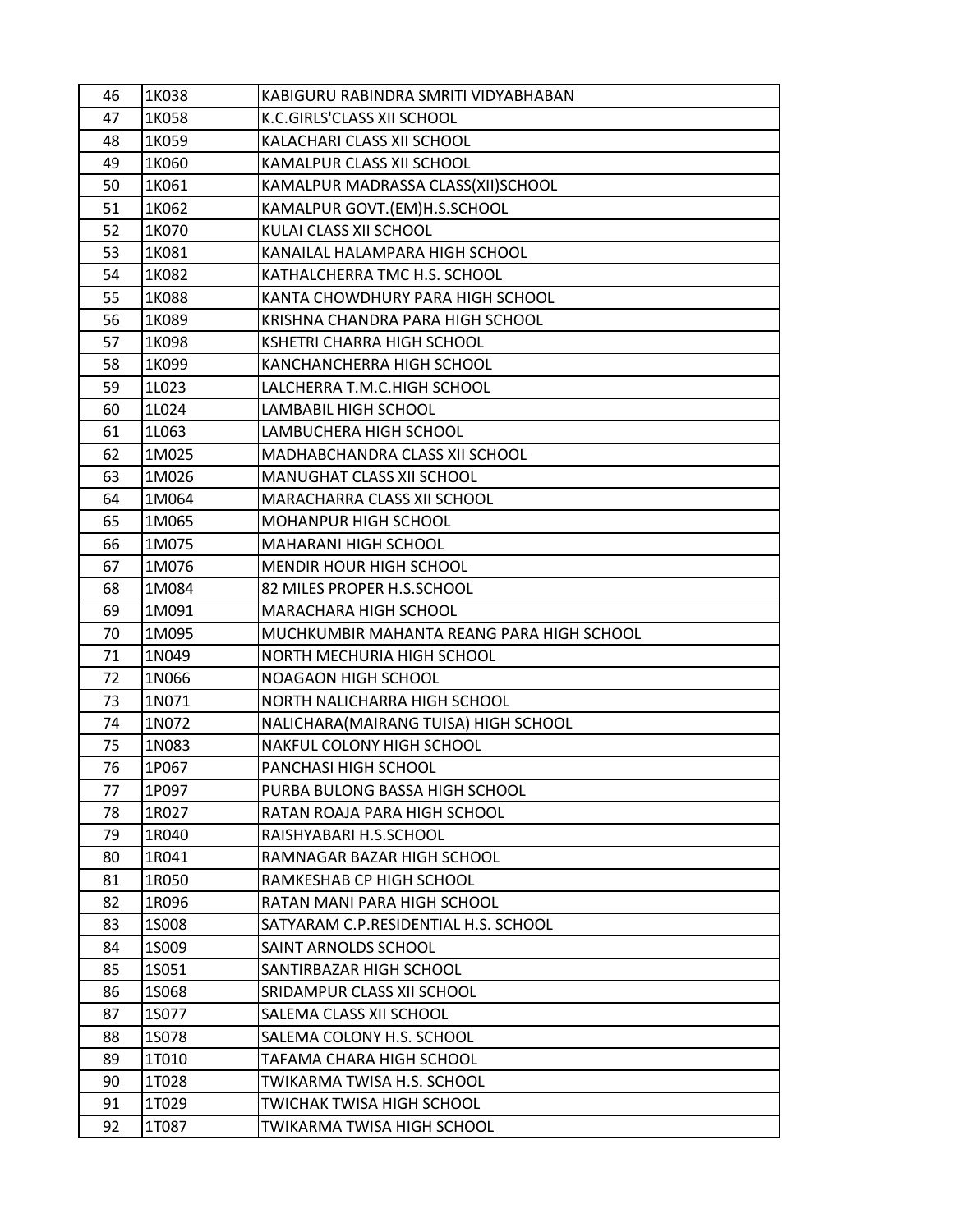| 93  | 1U052 | UJAN CHANKAP CLASS XII SCHOOL          |
|-----|-------|----------------------------------------|
| 94  | 1U073 | UTTAR LALCHARI HIGH SCHOOL             |
| 95  | 1U090 | UPENDRA R.P HIGH SCHOOL                |
| 96  | 1W079 | WEST DALUCHARRA HIGH SCHOOL            |
| 97  | 2A001 | <b>AMARPUR GIRL'S H.S.SCHOOL</b>       |
| 98  | 2A002 | <b>AMARPUR H.S.SCHOOL</b>              |
| 99  | 2A003 | AMARPUR ENGLISH MEDIUM H.S. SCHOOL     |
| 100 | 2A016 | AMPINAGAR H.S.SCHOOL                   |
| 101 | 2A058 | <b>AMTALI HIGH SCHOOL</b>              |
| 102 | 2A123 | AKYA MOGPARA HIGH SCHOOL               |
| 103 | 2B004 | <b>BAMPUR HIGH SCHOOL</b>              |
| 104 | 2B005 | <b>BURITHAI BARI HIGH SCHOOL</b>       |
| 105 | 2B017 | BAISHYAMANIPARA HIGH SCHOOL            |
| 106 | 2B041 | BASHICHANDRA PARA HIGH SCHOOL          |
| 107 | 2B059 | <b>BARABHAIYA HIGH SCHOOL</b>          |
| 108 | 2B060 | <b>BAGABASA HIGH SCHOOL</b>            |
| 109 | 2B125 | BHAGINI NIVEDITA GIRLS' H.S. SCHOOL    |
| 110 | 2C006 | CHLAKAHAM H.S.SCHOOL                   |
| 111 | 2C007 | CHARU BHARATI SIKSHA SADAN             |
| 112 | 2C018 | <b>CALVARY HIGH SCHOOL</b>             |
| 113 | 2C049 | CHELLAGANG MUKH COL. MODEL HIGH SCHOOL |
| 114 | 2C061 | CHANDRAPUR COLONY H.S.SCHOOL           |
| 115 | 2C062 | <b>CHANDRAPUR GIRLS' HIGH SCHOOL</b>   |
| 116 | 2C063 | <b>CHANDRAPUR H.S.SCHOOL</b>           |
| 117 | 2D008 | DAKSHIN AMARPUR TOWN H.S.SCHOOL        |
| 118 | 2D026 | DUDHPUSKARINI HIGH SCHOOL              |
| 119 | 2D050 | DEPACHERRA HOLY CROSS HIGH SCHOOL      |
| 120 | 2D064 | DEBATAMURA HIGH SCHOOL                 |
| 121 | 2E042 | <b>ELMARA HIGH SCHOOL</b>              |
| 122 | 2E051 | EK JATANKUMAR H.S.SCHOOL               |
| 123 | 2E052 | EK-NUTANBAZAR HIGH SCHOOL              |
| 124 | 2E065 | EAST PHOTAMATI HIGH SCHOOL             |
| 125 | 2E066 | EAST R.K.PUR GIRLS'HIGH SCHOOL         |
| 126 | 2E112 | ELEM ENGLISH SCHOOL                    |
| 127 | 2F067 | FULKUMARI HIGH SCHOOL                  |
| 128 | 2G027 | GANGACHARRA H.S.SCHOOL                 |
| 129 | 2G028 | GANGACHARRA PASCHIM PARA HIGH SCHOOL   |
| 130 | 2G043 | <b>GHORAKAPA H.S. SCHOOL</b>           |
| 131 | 2G068 | GAKULPUR COLONY H.S.SCHOOL             |
| 132 | 2G069 | <b>GAMARIA H.S.SCHOOL</b>              |
| 133 | 2G070 | GARJANMURA H.S.SCHOOL                  |
| 134 | 2G071 | <b>GARJEE BAZAR H.S.SCHOOL</b>         |
| 135 | 2G072 | <b>GARJEE SIMSIMA HIGH SCHOOL</b>      |
| 136 | 2G073 | <b>GOAL GAON HIGH SCHOOL</b>           |
| 137 | 2G074 | <b>GAKULPUR HIGH SCHOOL</b>            |
| 138 | 2G116 | GISELA ENGLISH MEDIUM HIGH SCHOOL      |
| 139 | 2G118 | <b>GAMAKU BARI HIGH SCHOOL</b>         |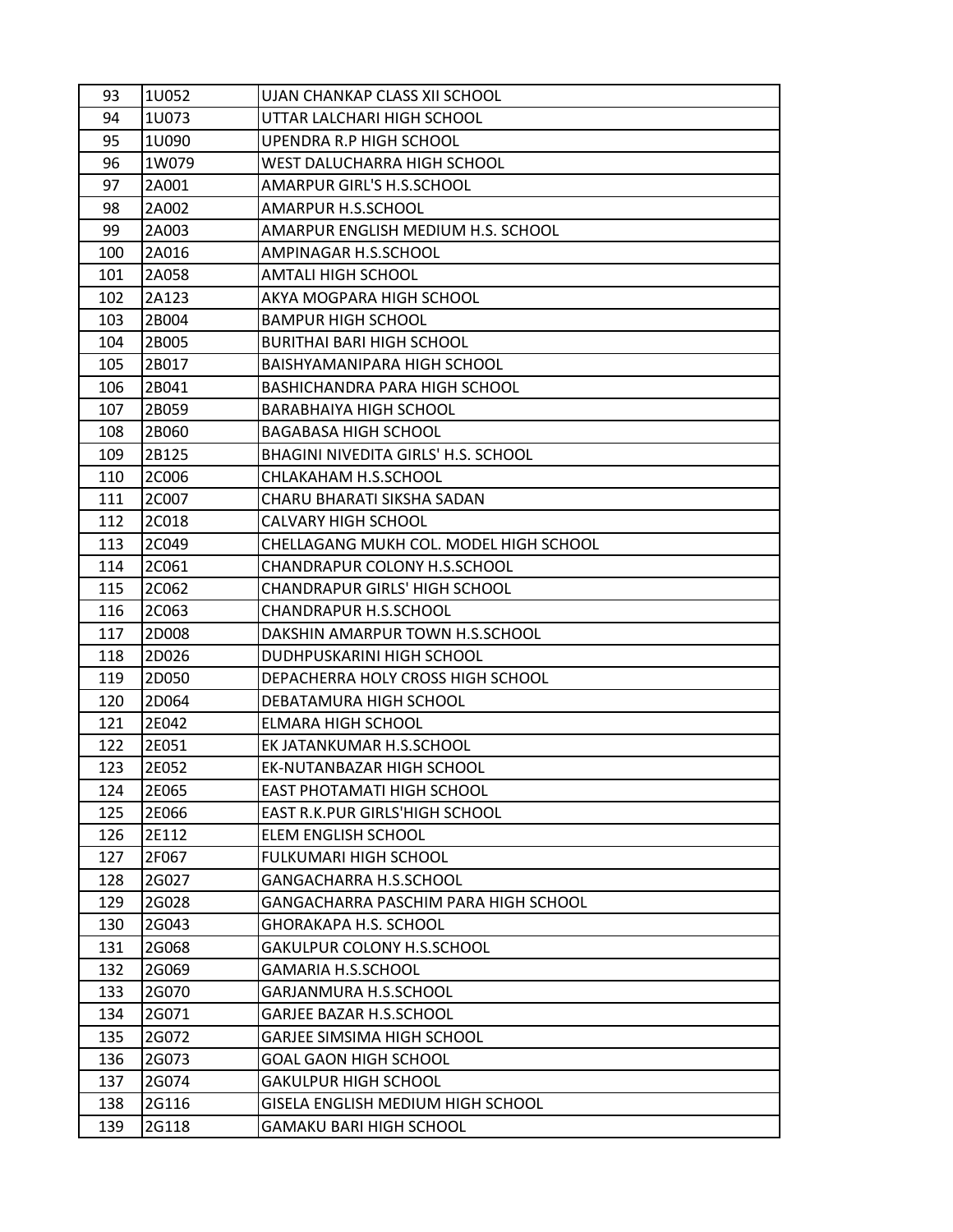| 140 | 2H019 | <b>HARIPUR HIGH SCHOOL</b>             |
|-----|-------|----------------------------------------|
| 141 | 2H044 | HAZACHARI HIGH SCHOOL                  |
| 142 | 2H075 | HARIANANDA GIRLS'H.S.SCHOOL            |
| 143 | 2H076 | <b>HIRAPUR HIGH SCHOOL</b>             |
| 144 | 2H077 | <b>HOLAKSHET HIGH SCHOOL</b>           |
| 145 | 2H078 | HATICHARA HIGH SCHOOL                  |
| 146 | 2H110 | HATIROY PARA HIGH SCHOOL               |
| 147 | 21029 | ICHACHARA HIGH SCHOOL                  |
| 148 | 2J053 | <b>JHARJHARIA HIGH SCHOOL</b>          |
| 149 | 2J079 | JALEMABARI H.S. SCHOOL                 |
| 150 | 2J080 | JAMJURI H.S.SCHOOL                     |
| 151 | 2J081 | JOLAIBARI HIGH SCHOOL                  |
| 152 | 2J082 | JALEMA BASANTA JAMATIAPARA HIGH SCHOOL |
| 153 | 2J122 | JAMBUK BARI HIGH SCHOOL                |
| 154 | 2K009 | KAWAMARAGHAT HIGH SCHOOL               |
| 155 | 2K020 | KRISHNA CHANDRA HIGH SCHOOL            |
| 156 | 2K030 | KAKRABAN H.S.SCHOOL                    |
| 157 | 2K031 | <b>KALIKISHOR HIGH SCHOOL</b>          |
| 158 | 2K032 | <b>KAKRABAN GIRLS' HIGH SCHOOL</b>     |
| 159 | 2K045 | KARBOOK PANJIHAM H.S.SCHOOL            |
| 160 | 2K083 | K.B.INSTITUTION                        |
| 161 | 2K084 | KHILPARA H.S.SCHOOL                    |
| 162 | 2K085 | KHUMPUILWNG HIGH SCHOOL                |
| 163 | 2L054 | LEWA TWISA TV HIGH SCHOOL              |
| 164 | 2L086 | LAXMAN PARA HIGH SCHOOL                |
| 165 | 2M010 | <b>MALBASSA HIGH SCHOOL</b>            |
| 166 | 2M011 | <b>MAILAK HIGH SCHOOL</b>              |
| 167 | 2M033 | MIRZA CHANDPUR HIGH SCHOOL             |
| 168 | 2M034 | MIRZA H.S.SCHOOL                       |
| 169 | 2M087 | MATABARI H.S. SCHOOL                   |
| 170 | 2M088 | MURAPARA HIGH SCHOOL                   |
| 171 | 2M089 | MATANGINI HAZRA BALIKA VIDYALAYA       |
| 172 | 2M090 | <b>MAITHULONG BARI HIGH SCHOOL</b>     |
| 173 | 2M120 | MURA PARA SASTRI COL. HIGH SCHOOL      |
| 174 | 2N012 | <b>NABINROY BARI HIGH SCHOOL</b>       |
| 175 | 2N021 | NAGRAIBARI HIGH SCHOOL                 |
| 176 | 2N055 | NUTANBAZAR CLASS XII SCHOOL            |
| 177 | 2N057 | NUTANBAZAR GIRLS' H.S. SCHOOL          |
| 178 | 2N091 | NOABARI H.S.SCHOOL                     |
| 179 | 2N113 | NETAJI VIDYANIKETAN                    |
| 180 | 2P022 | PALKUBARI HIGH SCHOOL                  |
| 181 | 2P035 | PALATANA H.S. SCHOOL                   |
| 182 | 2P046 | PRAHLLAD SARDAR PARA HIGH SCHOOL       |
| 183 | 2P047 | PATICHARI HIGH SCHOOL                  |
| 184 | 2P092 | P.K.CHOWDHURY PARA H.S. SCHOOL         |
| 185 | 2P093 | PAURAMURA HIGH SCHOOL                  |
| 186 | 2P094 | PITRA H.S.SCHOOL                       |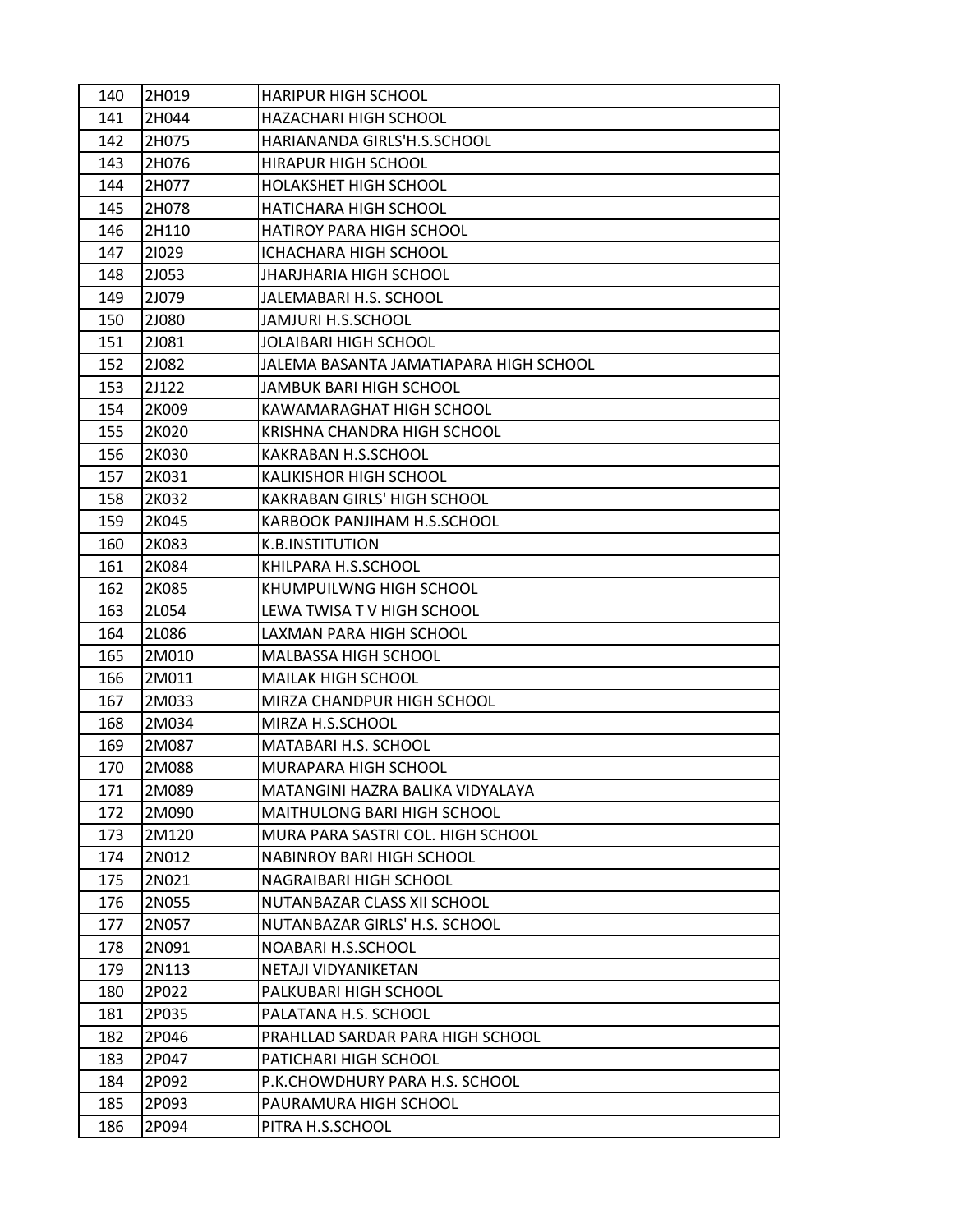| 187 | 2R013        | RANGAMATI H.S. SCHOOL                       |
|-----|--------------|---------------------------------------------|
| 188 | 2R036        | RANI HIGH SCHOOL                            |
| 189 | 2R095        | RAJNAGAR HIGH SCHOOL                        |
| 190 | 2R096        | RAIYABARI H.S.SCHOOL                        |
| 191 | 2R117        | RAMANANDA DAS BAISHNAB PARA HIGH SCHOOL     |
| 192 | 2S014        | SARBONGBARI HIGH SCHOOL                     |
| 193 | 2S037        | SADHURAM REANGBARI HIGH SCHOOL              |
| 194 | 25038        | SHILGHATI HIGH SCHOOL                       |
| 195 | 2S039        | SAMUK CHARA HIGH SCHOOL                     |
| 196 | 25048        | SILACHARI H.S.SCHOOL                        |
| 197 | 2S097        | SADARPARA HIGH SCHOOL                       |
| 198 | 25098        | SATARIA HIGH SCHOOL                         |
| 199 | 25099        | SHALGARA H.S.SCHOOL                         |
| 200 | <b>2S100</b> | SOUTH BAGMA SAMATALPARA H.S.SCHOOL          |
| 201 | <b>2S114</b> | SINDHUJOY PARA HIGH SCHOOL                  |
| 202 | 2S115        | SITAO MOG PARA HIGH SCHOOL                  |
| 203 | 2S119        | SUKNACHARI HIGH SCHOOL                      |
| 204 | 2S121        | SIRISH CHANDRA PARA GIRLS HIGH SCHOOL       |
| 205 | 2T015        | TWISA RANGCHAK T.M.C.HIGH SCHOOL            |
| 206 | 2T023        | TAIDUBARI H.S.SCHOOL                        |
| 207 | 2T024        | TENTUIBARI HIGH SCHOOL                      |
| 208 | 2T025        | TINGHARIA HIGH SCHOOL                       |
| 209 | 2T040        | TULAMURA H.S.SCHOOL                         |
| 210 | 2T102        | TAIRUPA BARI H.S. SCHOOL                    |
| 211 | 2T103        | TRIPURA SUNDARI H.S.SCHOOL                  |
| 212 | 2T104        | TEPANIA COLONY HIGH SCHOOL                  |
| 213 | 2T105        | TUTAMURA HIGH SCHOOL                        |
| 214 | 2U106        | UDAIPUR ENGLISH MEDIUM H.S.SCHOOL           |
| 215 | 2U108        | <b>UDAIPUR RAMESH H.S.SCHOOL</b>            |
| 216 | 2V109        | VIVEKANANDA VIDYAPITH H.S. SCHOOL           |
| 217 | 2V124        | VEERATA BANDHUTA ENGLISH MEDIUM HIGH SCHOOL |
| 218 | 3A015        | AMPURA BAZAR H.S. SCHOOL                    |
| 219 | 3A016        | ASHARAMBARI H.S.SCHOOL                      |
| 220 | 3A017        | ATHAIBARI HIGH SCHOOL                       |
| 221 | 3A061        | ANANDA MARGA HIGH SCHOOL(ENGLISH MEDIUM)    |
| 222 | 3A097        | ASHOKBAN COLONY HIGH SCHOOL                 |
| 223 | 3A105        | AJAGAR TILA HIGH SCHOOL                     |
| 224 | 3A107        | ANANDA MARGA SCHOOL, GANKI, KHOWAI          |
| 225 | 3A108        | ANATH CHOW PARA HIGH SCHOOL                 |
| 226 | 3B001        | BARAMAIDAN H.S. SCHOOL                      |
| 227 | 3B002        | <b>BAGANBAZAR HIGH SCHOOL</b>               |
| 228 | 3B018        | <b>BACHAIBARI H.S. SCHOOL</b>               |
| 229 | 3B019        | BAIJALBARI H.S. SCHOOL                      |
| 230 | 3B020        | <b>BANBAZAR HIGH SCHOOL</b>                 |
| 231 | 3B021        | <b>BATTALI HIGH SCHOOL</b>                  |
| 232 | 3B022        | BEHALABARI H.S.SCHOOL                       |
| 233 | 3B023        | <b>BELCHERA HIGH SCHOOL</b>                 |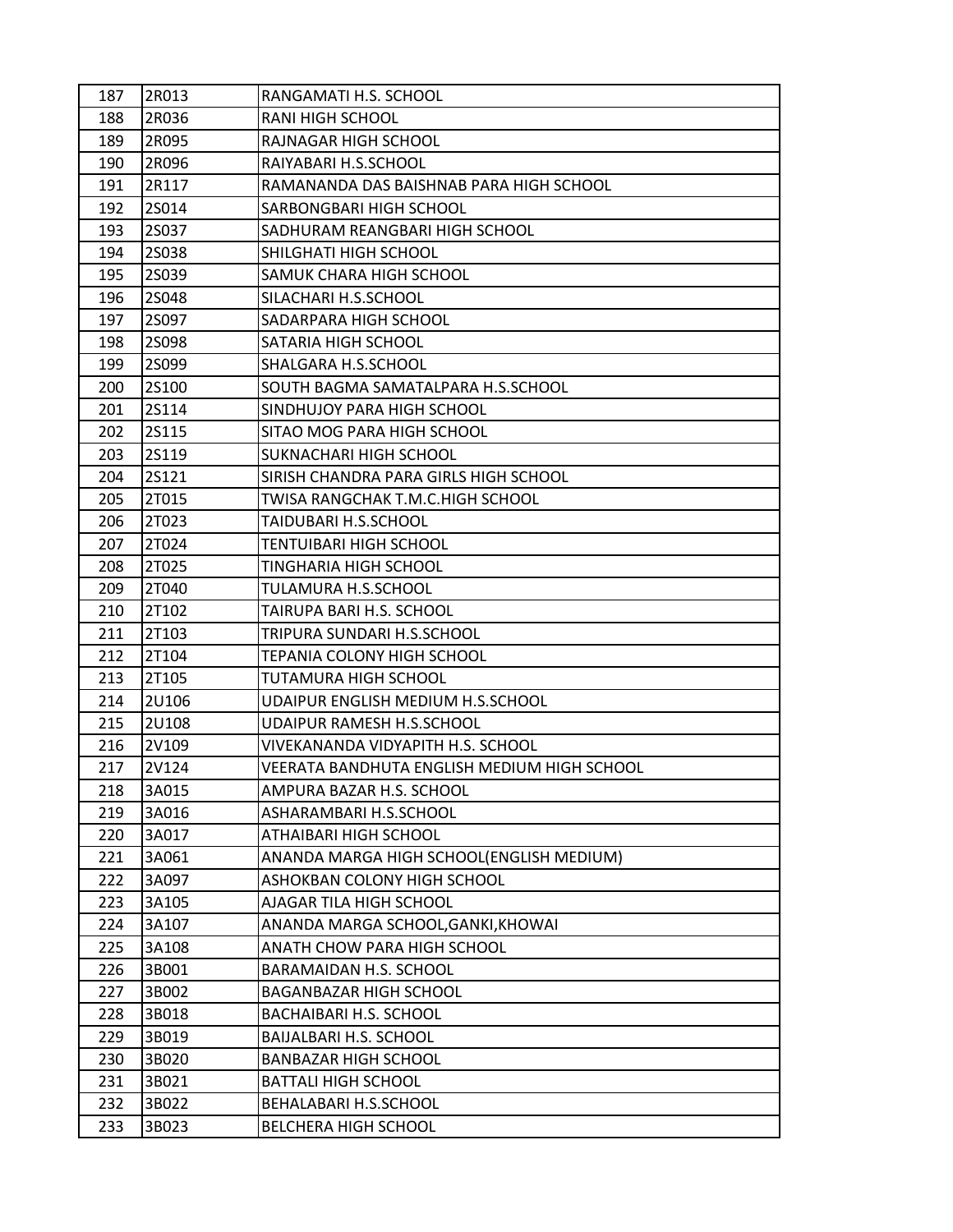| 234 | 3B024 | BHARAT SARDAR H.S. SCHOOL                     |
|-----|-------|-----------------------------------------------|
| 235 | 3B025 | BIDYAMOHAN THAKURPARA HIGH SCHOOL             |
| 236 | 3B026 | BIRCHANDRAPUR CLASS XII SCHOOL                |
| 237 | 3B027 | <b>BAGABIL HIGH SCHOOL</b>                    |
| 238 | 3B028 | BINAN HAZARIPARA HIGH SCHOOL                  |
| 239 | 3B029 | <b>BIDYABIL HIGH SCHOOL</b>                   |
| 240 | 3B062 | <b>BALARAM KOBRA H.S.SCHOOL</b>               |
| 241 | 3B063 | <b>BRAHMACHERRA HIGH SCHOOL</b>               |
| 242 | 3B101 | BILADHAN REANG CHOW. PARA HIGH SCHOOL         |
| 243 | 3B103 | <b>BARABIL HIGH SCHOOL</b>                    |
| 244 | 3C030 | CHEBRI GOVT CLASS XII SCHOOL                  |
| 245 | 3C031 | <b>CHEBRI HIGH SCHOOL</b>                     |
| 246 | 3C032 | CHERMA COLONY H.S. SCHOOL                     |
| 247 | 3C064 | CHALITABARI HIGH SCHOOL                       |
| 248 | 3D003 | DWARIKAPUR HIGH SCHOOL                        |
| 249 | 3D033 | DHALABIL HIGH SCHOOL                          |
| 250 | 3D098 | DEBENDRA CHOW PARA HIGH SCHOOL                |
| 251 | 3E065 | EAST BRAHMACHARA HIGH SCHOOL                  |
| 252 | 3F066 | <b>FULBASIDAS PARA HIGH SCHOOL</b>            |
| 253 | 3G004 | <b>GAYANGFUNG HIGH SCHOOL</b>                 |
| 254 | 3G005 | GOURANGATILA H.S. SCHOOL                      |
| 255 | 3G034 | <b>GANKI H.S.SCHOOL</b>                       |
| 256 | 3G035 | <b>GUTIATAL HIGH SCHOOL</b>                   |
| 257 | 3G036 | <b>GOPALNAGAR HIGH SCHOOL</b>                 |
| 258 | 3G037 | <b>GANKI COLONY H.S. SCHOOL</b>               |
| 259 | 3G067 | GHILATALI BAZAR H.S.SCHOOL                    |
| 260 | 3G068 | <b>GAMAIBARI HIGH SCHOOL</b>                  |
| 261 | 3H069 | HADRAI RADHAMADHAB HIGH SCHOOL                |
| 262 | 3H070 | <b>HOWAIBARI HIGH SCHOOL</b>                  |
| 263 | 31038 | <b>ISWAR SARDARPARA HIGH SCHOOL</b>           |
| 264 | 31071 | ICHARBIL H.S.SCHOOL                           |
| 265 | 3J039 | JAMBURA H.S.SCHOOL                            |
| 266 | 3K006 | KALYANPUR(TOTABARI)HIGH SCHOOL                |
| 267 | 3K007 | KALYANPUR BAZAR COLONY GIRLS'HIGH SCHOOL      |
| 268 | 3K008 | KALYANPUR H.S.SCHOOL                          |
| 269 | 3K009 | KUNJABAN HIGH SCHOOL                          |
| 270 | 3K010 | KAMALNAGAR HIGH SCHOOL                        |
| 271 | 3K011 | KHAS KALYANPUR HIGH SCHOOL                    |
| 272 | 3K040 | K.M.R.HIGH SCHOOL                             |
| 273 | 3K041 | KHOWAI GOVT.CLASS XII SCHOOL                  |
| 274 | 3K042 | KHOWAI GOVT.ENGLISH MEDIUM CLASS XII SCHOOL   |
| 275 | 3K043 | KHOWAI GOVT.GIRLS' CLASS XII SCHOOL           |
| 276 | 3K044 | KHOWAI TEA GARDEN HIGH SCHOOL                 |
| 277 | 3K072 | KABI NAZRUL VIDYABHABAN H.S.+(2 STAGE) SCHOOL |
| 278 | 3K073 | <b>KRISHNAPUR HIGH SCHOOL</b>                 |
| 279 | 3K109 | <b>KOK ENGLISH SCHOOL</b>                     |
| 280 | 3L045 | LALCHERA GIRLS'H.S.SCHOOL                     |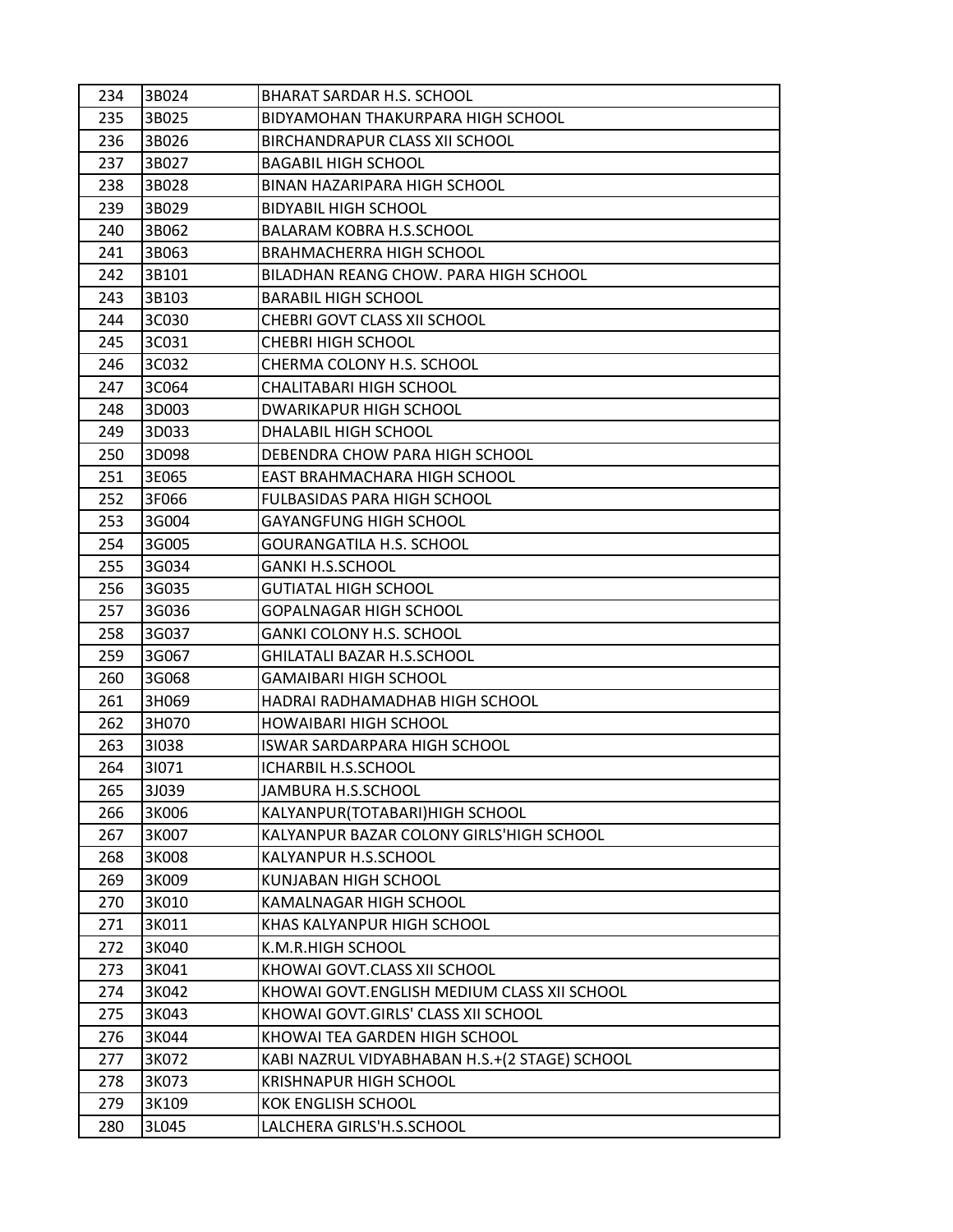| 281 | 3L046 | LABANYA CHOWPARA HIGH SCHOOL                           |
|-----|-------|--------------------------------------------------------|
| 282 | 3M074 | MAHARANIPUR H.S.SCHOOL                                 |
| 283 | 3M075 | MAIGANGA SUKANTA CLASS XII SCHOOL                      |
| 284 | 3M076 | METHARAI REANG BARI HIGH SCHOOL                        |
| 285 | 3M077 | MOHARCHARRA H.S.SCHOOL                                 |
| 286 | 3M078 | MUNGIABARI H.S. SCHOOL                                 |
| 287 | 3M100 | MAYOUNG BEKERENG KUSUM PARA HIGH SCHOOL                |
| 288 | 3N012 | NORTH GHILATALI(RATIA)H.S.SCHOOL                       |
| 289 | 3N047 | NALIABARI COLONY HIGH SCHOOL                           |
| 290 | 3N079 | NAKHATALA HIGH SCHOOL                                  |
| 291 | 3N081 | NETAJINAGAR HIGH SCHOOL                                |
| 292 | 3N082 | NAITALIM HIGH SCHOOL                                   |
| 293 | 30048 | OFFICETILLA HIGH SCHOOL                                |
| 294 | 3P049 | PAHARMURA H.S.SCHOOL                                   |
| 295 | 3P050 | PURNIMA HIGH SCHOOL                                    |
| 296 | 3P051 | PASCHIM RAJNAGAR HIGH SCHOOL                           |
| 297 | 3P083 | PARAKALAK H.S.SCHOOL                                   |
| 298 | 3R052 | RAMMANIK SARDARPARA HIGH SCHOOL                        |
| 299 | 3R053 | RATANPUR H.S.SCHOOL                                    |
| 300 | 3R084 | RAMBABU SAMPADAKPARA HIGH SCHOOL                       |
| 301 | 3S054 | SARAT CHANDRA CLASS XII SCHOOL                         |
| 302 | 3S055 | SONATALA GOVT CLASS XII SCHOOL                         |
| 303 | 3S056 | SRIKRISHNA HIGH SCHOOL                                 |
| 304 | 3S057 | SRINATH VIDYANIKETAN                                   |
| 305 | 3S085 | SARADAMAYEE VIDYAPITH                                  |
| 306 | 35086 | SARDU KARKARI HIGH SCHOOL                              |
| 307 | 3S087 | SARANJOY CHAUDHURY PARA HIGH SCHOOL                    |
| 308 | 35096 | SINGHICHARA NO 2 HIGH SCHOOL                           |
| 309 | 3S104 | SOUTH PULINPUR HIGH SCHOOL                             |
| 310 | 3T058 | TULASIKHAR RAJNAGAR CLASS XII SCHOOL                   |
| 311 | 3T059 | TABLABARI HIGH SCHOOL                                  |
| 312 | 3T088 | TELIAMURA H.S.SCHOOL                                   |
| 313 | 3T089 | THAPIDAYAL VIDYANIKETAN HIGH SCHOOL                    |
| 314 | 3T090 | TUICHINDRAIBARI CLASS XII SCHOOL                       |
| 315 | 3T091 | TUIMADHU HIGH SCHOOL                                   |
| 316 | 3T092 | TUITHUMPUI HIGH SCHOOL                                 |
| 317 | 3T093 | TELIAMURA ENGLISH MEDIUM H.S. SCHOOL                   |
| 318 | 3U060 | UTTAR RAMCHANDRAGHAT HIGH SCHOOL                       |
| 319 | 3V094 | VIVEKANANDA H.S. (+2 STAGE) SCHOOL                     |
| 320 | 3W013 | WEST SANTINAGAR HIGH SCHOOL                            |
| 321 | 3W014 | WANDALONG BARI HIGH SCHOOL                             |
| 322 | 3W106 | WARRENTA BARI CHITTARANJAN DEBBARMA SMRITI HIGH SCHOOL |
| 323 | 4A021 | ANANDABAZAR H.S. SCHOOL                                |
| 324 | 4A029 | ALGAPUR HIGH SCHOOL                                    |
| 325 | 4A073 | AMTILLA V/N HIGH SCHOOL                                |
| 326 | 4B001 | BILTHAI H.S.SCHOOL                                     |
| 327 | 4B002 | <b>BALAKMANI HIGH SCHOOL</b>                           |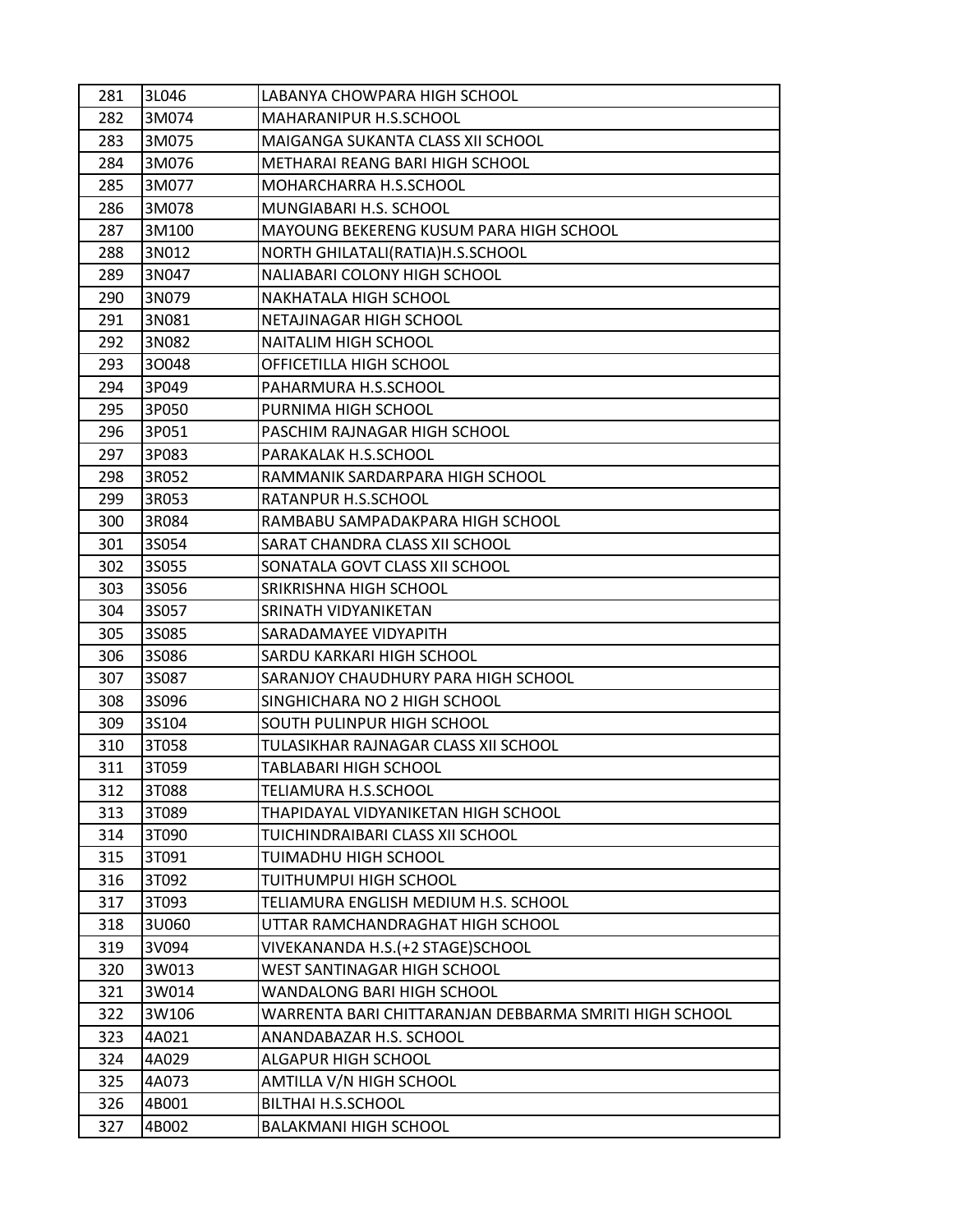| 328 | 4B003 | <b>BHALLUK CHERRA HIGH SCHOOL</b>              |
|-----|-------|------------------------------------------------|
| 329 | 4B030 | <b>B B INSTITUTION</b>                         |
| 330 | 4B031 | <b>BAGBASA HIGH SCHOOL</b>                     |
| 331 | 4B032 | <b>BAKBAKI HIGH SCHOOL</b>                     |
| 332 | 4B033 | <b>BARUAKANDI COLONY H.S. SCHOOL</b>           |
| 333 | 4B034 | <b>BATARASHI HIGH SCHOOL</b>                   |
| 334 | 4B035 | BETHELHEM ENGLISH SCHOOL                       |
| 335 | 4B036 | <b>BISHNUPUR HIGH SCHOOL</b>                   |
| 336 | 4B064 | BLUE MOUNT ENGLISH MEDIUM SCHOOL               |
| 337 | 4B074 | <b>BAGHAN CLASS XII SCHOOL</b>                 |
| 338 | 4B075 | BRAJENDRANAGAR H.S.SCHOOL                      |
| 339 | 4B076 | <b>BARGUL HIGH SCHOOL</b>                      |
| 340 | 4B086 | BALANAN JAYANTI HIGH SCHOOL                    |
| 341 | 4B103 | BHAGYAPUR INDRAMANI HIGH SCHOOL                |
| 342 | 4B104 | <b>BARCHERRA HIGH SCHOOL</b>                   |
| 343 | 4B107 | <b>BLOCK TILA HIGH SCHOOL</b>                  |
| 344 | 4C037 | CHANDRAPUR GOVT H.S.SCHOOL                     |
| 345 | 4C038 | <b>CHANDPUR HIGH SCHOOL</b>                    |
| 346 | 4C077 | CHURAIBARI H.S.SCHOOL                          |
| 347 | 4D004 | DAMCHERRA H.S. (+2 STAGE) SCHOOL               |
| 348 | 4D005 | DEOCHERRA H.S. SCHOOL                          |
| 349 | 4D006 | DAKSHIN PANISAGAR HIGH SCHOOL                  |
| 350 | 4D022 | DURGARAM REANG PARA CLASS XII SCHOOL           |
| 351 | 4D023 | DASDA HIGH SCHOOL                              |
| 352 | 4D039 | D N VIDYAMANDIR                                |
| 353 | 4D040 | DHARMANAGAR GOVT.GIRLS' H.S. (+2 STAGE) SCHOOL |
| 354 | 4E007 | EAST PADMABIL HIGH SCHOOL                      |
| 355 | 4F078 | FULBARI H.S. SCHOOL                            |
| 356 | 4G024 | <b>GACHIRAM PARA HIGH SCHOOL</b>               |
| 357 | 4G041 | GANGANAGAR H.S.SCHOOL                          |
| 358 | 4G042 | GOLDEN VALLEY H.S. (+2 STAGE) SCHOOL           |
| 359 | 4H043 | HALFLONG VILLAGE HIGH SCHOOL                   |
| 360 | 4H044 | HUP LONGCHERRA T E H.S. SCHOOL                 |
| 361 | 4H045 | HURUA HIGH SCHOOL                              |
| 362 | 4H065 | HMAWNGCHUAN HIGH SCHOOL                        |
| 363 | 4H066 | HMUNPUI H.S. SCHOOL                            |
| 364 | 4J008 | JALABASA H.S. (+2 STAGE) SCHOOL                |
| 365 | 4J046 | JIBAN TRIPURA H.S(+2 STAGE) SCHOOL             |
| 366 | 4J047 | JOYNAGAR HIGH SCHOOL                           |
| 367 | 4J048 | JUBARAJNAGAR HIGH SCHOOL                       |
| 368 | 4J067 | JAMPUI CLASS XII SCHOOL                        |
| 369 | 4J110 | JOYMANI R.C.P HIGH SCHOOL                      |
| 370 | 4K009 | <b>KSHUDRAKANDI HIGH SCHOOL</b>                |
| 371 | 4K049 | KALACHHERA H.S.SCHOOL                          |
| 372 | 4K050 | KRISHNAPUR H.S(+2 STAGE) SCHOOL                |
| 373 | 4K068 | KAWNPUI R P HIGH SCHOOL                        |
| 374 | 4K079 | KADAMTALA H.S. (+2 STAGE) SCHOOL               |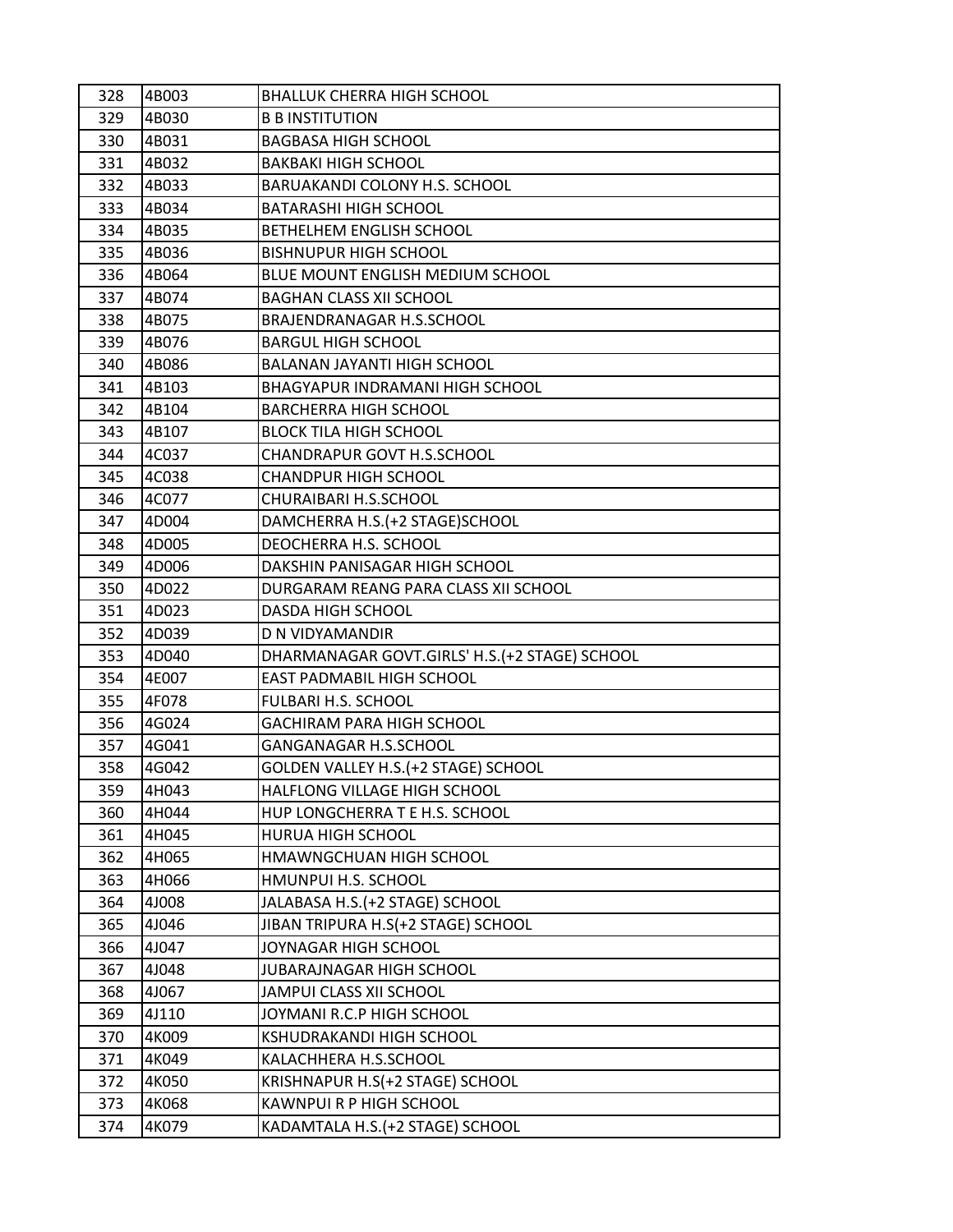| 375 | 4K080 | KALAGANGERPAR H.S. SCHOOL                  |
|-----|-------|--------------------------------------------|
| 376 | 4K081 | KURTI COLONY HIGH SCHOOL                   |
| 377 | 4K087 | KANCHANPUR CLASS XII SCHOOL                |
| 378 | 4K088 | KANCHANPUR COL.GIRLS'H.S.SCHOOL            |
| 379 | 4K089 | KHEDACHERA HIGH SCHOOL                     |
| 380 | 4K090 | KARNAJOY CHAUDHURY PARA HIGH SCHOOL        |
| 381 | 4K091 | KANCHANPUR GOVT.ENGLISH MEDIUM H.S. SCHOOL |
| 382 | 4K100 | KHAKCHANG KHUMBA SCHOOL                    |
| 383 | 4K109 | <b>KEORIBARI HIGH SCHOOL</b>               |
| 384 | 4K113 | KING OF KINGS ENGLISH SCHOOL               |
| 385 | 4L010 | LONGAI NARENDRANAGAR HIGH SCHOOL           |
| 386 | 4L051 | LALCHERRA COLONY HIGH SCHOOL               |
| 387 | 4L052 | LALCHERRA H.S. SCHOOL                      |
| 388 | 4L053 | LAXMINAGAR HIGH SCHOOL                     |
| 389 | 4L092 | LALJURI H.S. (+2 STAGE) SCHOOL             |
| 390 | 4N054 | NAYAPARA H.S.SCHOOL                        |
| 391 | 4N055 | NORTH POINT SCHOOL                         |
| 392 | 4N056 | NOAGANG INDRACHERRA HIGH SCHOOL            |
| 393 | 4N108 | <b>NEW SHISHU BIHAR</b>                    |
| 394 | 40101 | <b>OCEAN HEARTS SCHOOL</b>                 |
| 395 | 4P011 | PADMABIL H.S.SCHOOL                        |
| 396 | 4P012 | PANISAGAR H.S.(+2 STAGE)SCHOOL             |
| 397 | 4P013 | PASCHIM PANISAGAR HIGH SCHOOL              |
| 398 | 4P014 | PANISAGAR HOLY CROSS SCHOOL                |
| 399 | 4P015 | PEKUCHARRA HIGH SCHOOL                     |
| 400 | 4P016 | PIPLACHARRA HIGH SCHOOL                    |
| 401 | 4P017 | PAIZA GOVT. HIGH SCHOOL                    |
| 402 | 4P025 | PURBA SATNALA COLONY HIGH SCHOOL           |
| 403 | 4P026 | PURNAJAY CHAUDHURI PARA HIGH SCHOOL        |
| 404 | 4P057 | PADMAPUR H.S. (+2 STAGE) SCHOOL            |
| 405 | 4P058 | PRATYEKROY H.S.SCHOOL                      |
| 406 | 4P082 | PEARACHERRA T E HIGH SCHOOL                |
| 407 | 4P106 | PURBA HURUA RASAMOY HIGH SCHOOL            |
| 408 | 4R018 | ROWA HIGH SCHOOL                           |
| 409 | 4R027 | RADHAMADHABPUR HIGH SCHOOL                 |
| 410 | 4R059 | RAGNA HIGH SCHOOL                          |
| 411 | 4R060 | RAJBARI GIRLS'H.S.(+2 STAGE) SCHOOL        |
| 412 | 4R093 | RAMCHARAN C.P.HIGH SCHOOL                  |
| 413 | 4R094 | RABINDRANAGAR H.S.SCHOOL                   |
| 414 | 4R095 | RAJARAI C P HIGH SCHOOL                    |
| 415 | 4S028 | SATNALA H.S. SCHOOL                        |
| 416 | 4S061 | SRIBHUMI VIDYABHAVAN H.S.SCHOOL            |
| 417 | 4S069 | SABUAL H.S. SCHOOL                         |
| 418 | 4S070 | ST. THOMAS ENGLISH MEDIUM HIGH SCHOOL      |
| 419 | 4S083 | SATSANGAM HIGH SCHOOL                      |
| 420 | 4S084 | SOUTH FULBARI HIGH SCHOOL                  |
| 421 | 4S096 | SANTIPUR HIGH SCHOOL                       |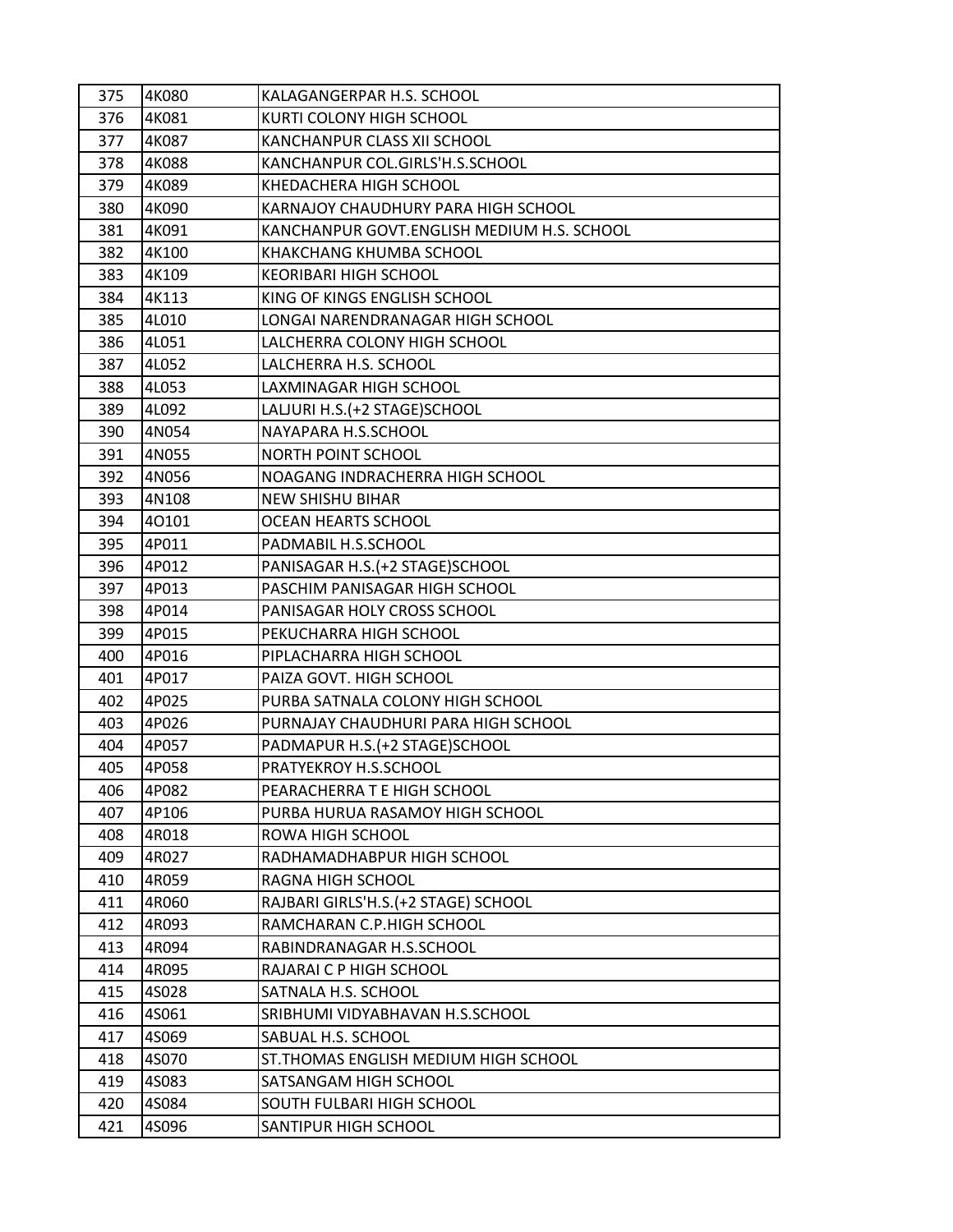| 422 | 4S097 | SANTI MANSION INSTITUTE                    |
|-----|-------|--------------------------------------------|
| 423 | 4S099 | SAKAIBARI HIGH SCHOOL                      |
| 424 | 4T019 | TILTHAI RUPCHARAN H.S.SCHOOL               |
| 425 | 4T020 | TILTHAI DOBHANGA HIGH SCHOOL               |
| 426 | 4T062 | TRIPURESWARI SISHU TIRTHA                  |
| 427 | 4T071 | TLANGSANG HIGH SCHOOL                      |
| 428 | 4T085 | <b>TARAKPUR HIGH SCHOOL</b>                |
| 429 | 4T105 | THUMSARAIPARA HIGH SCHOOL                  |
| 430 | 4U098 | UTTAR LALJURI JAYASREE H.S. SCHOOL         |
| 431 | 4U111 | UJANMACHMARA HIGH SCHOOL                   |
| 432 | 4U112 | UTTAR PADMABIL BHUMIHIN COLONY HIGH SCHOOL |
| 433 | 4V072 | VANGHMUN H.S. SCHOOL                       |
| 434 | 4W063 | <b>WEST RADHAPUR HIGH SCHOOL</b>           |
| 435 | 5A009 | ARABINDA VIDYAMANDIR HIGH SCHOOL           |
| 436 | 5A010 | AMBEDKAR ADARSHA UCHCHA VIDYALAYA          |
| 437 | 5A044 | AMARENDRA NAGAR HIGH SCHOOL                |
| 438 | 5A045 | <b>ARALIA HIGH SCHOOL</b>                  |
| 439 | 5A089 | A.M.B.SMRITI CLASS XII SCHOOL              |
| 440 | 5A158 | AMARTYA SEN MODEL SCHOOL                   |
| 441 | 5A166 | ARJUN THAKUR PARA HIGH SCHOOL              |
| 442 | 5B011 | <b>BAIDYARDIGHI H.S. SCHOOL</b>            |
| 443 | 5B012 | BISHALGARH CLASS XII SCHOOL                |
| 444 | 5B013 | <b>BISHALGARH TOWN GIRLS'S HIGH SCHOOL</b> |
| 445 | 5B014 | <b>BRAJAPUR HIGH SCHOOL</b>                |
| 446 | 5B015 | BISHALGARH ENG. MEDIUM H.S. SCHOOL         |
| 447 | 5B016 | BATADHEPA HIGH SCHOOL                      |
| 448 | 5B046 | BISHRAMGANJ H.S.SCHOOL                     |
| 449 | 5B056 | BOXANAGAR CLASS XII SCHOOL                 |
| 450 | 5B077 | BARNARAYAN CLASS XII SCHOOL                |
| 451 | 5B078 | <b>BHABANIPUR H.S. SCHOOL</b>              |
| 452 | 5B090 | BAGABASA HIGH SCHOOL                       |
| 453 | 5B118 | <b>BATADHALA HIGH SCHOOL</b>               |
| 454 | 5B119 | <b>BEJIMARA HIGH SCHOOL</b>                |
| 455 | 5B135 | <b>BARKHALA HIGH SCHOOL</b>                |
| 456 | 5B136 | <b>BASHPUKUR HIGH SCHOOL</b>               |
| 457 | 5B143 | <b>BAGHAIRCHAR HIGH SCHOOL</b>             |
| 458 | 5B145 | <b>BANIA CHARA HIGH SCHOOL</b>             |
| 459 | 5B164 | <b>BARDOWAL HIGH SCHOOL</b>                |
| 460 | 5C017 | CHAMPAMURA H.S. SCHOOL                     |
| 461 | 5C018 | <b>CHANDRANAGAR HIGH SCHOOL</b>            |
| 462 | 5C047 | CHARILAM CLASS XII SCHOOL                  |
| 463 | 5C048 | CHESRIMAI HIGH SCHOOL                      |
| 464 | 5C057 | CHHATIANTILLA HIGH SCHOOL                  |
| 465 | 5C091 | CHANDANMURA KRISHNA KUMAR H.S. SCHOOL      |
| 466 | 5C092 | CHOWMUHANI HIGH SCHOOL                     |
| 467 | 5C137 | CHELIKHALA HIGH SCHOOL                     |
| 468 | 5C152 | CHILDREN ACADEMY                           |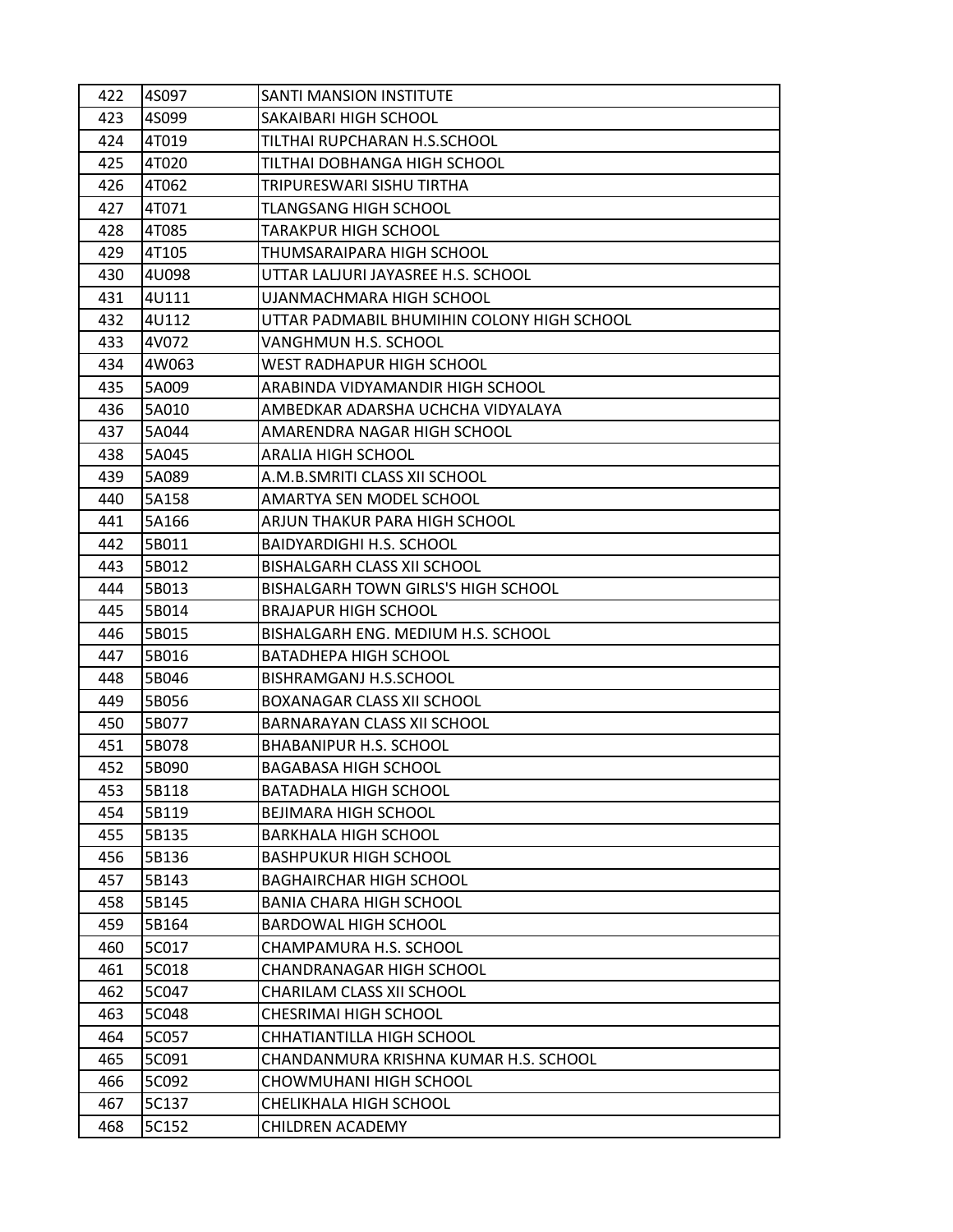| 469 | 5D001 | DEBIPUR H.S. SCHOOL                    |
|-----|-------|----------------------------------------|
| 470 | 5D019 | DACCABARI HIGH SCHOOL                  |
| 471 | 5D020 | DURGANAGAR BHADRABATI HIGH SCHOOL      |
| 472 | 5D021 | DAKSHIN KAIYADEPA HIGH SCHOOL          |
| 473 | 5D049 | DHARIATHAL HIGH SCHOOL                 |
| 474 | 5D093 | DURLAV NARAYAN H.S.SCHOOL              |
| 475 | 5D094 | DAKSHIN NALCHAR HIGH SCHOOL            |
| 476 | 5D120 | <b>DURGAPUR HIGH SCHOOL</b>            |
| 477 | 5D149 | DWARKAICHERRA HIGH SCHOOL              |
| 478 | 5D157 | DUPURIABANDH HIGH SCHOOL               |
| 479 | 5D170 | DON BOSCO SCHOOL HERMA                 |
| 480 | 5E154 | <b>EVER GREEN INSTITUTE</b>            |
| 481 | 5G022 | <b>GAZARIA H.S. SCHOOL</b>             |
| 482 | 5G023 | <b>GHANIAMARA H.S.SCHOOL</b>           |
| 483 | 5G024 | <b>GOLAGHATI HIGH SCHOOL</b>           |
| 484 | 5G095 | <b>GARURBAND HIGH SCHOOL</b>           |
| 485 | 5G096 | <b>GHILAMURA HIGH SCHOOL</b>           |
| 486 | 51138 | <b>INDURIA HIGH SCHOOL</b>             |
| 487 | 5J064 | JAMPAIJALA GIRLS'HIGH SCHOOL           |
| 488 | 5J065 | JAMPAI GOBINDA THAKUR PARA HIGH SCHOOL |
| 489 | 5J141 | JATRAPUR HIGH SCHOOL                   |
| 490 | 5K002 | KONABAN(W) CLASS XII SCHOOL            |
| 491 | 5K025 | KARAIMURA CLASS XII SCHOOL             |
| 492 | 5K026 | <b>KSHUDIRAM HIGH SCHOOL</b>           |
| 493 | 5K027 | KALKALIA HIGH SCHOOL                   |
| 494 | 5K058 | KALAMCHOWRA H.S.SCHOOL                 |
| 495 | 5K066 | KENDRAICHARA HIGH SCHOOL               |
| 496 | 5K079 | KALI KRISHNANAGAR H.S. SCHOOL          |
| 497 | 5K080 | KATHALIA CLASS XII SCHOOL              |
| 498 | 5K081 | KATHALIA GIRLS' H.S. SCHOOL            |
| 499 | 5K097 | KALAMKHET HIGH SCHOOL                  |
| 500 | 5K098 | KHAS CHOWMUHANI CLASS XII SCHOOL       |
| 501 | 5K099 | KUMARIAKUCHA HIGH SCHOOL               |
| 502 | 5K100 | KHAMARBARI HIGH SCHOOL                 |
| 503 | 5K121 | KAMALNAGAR H.S. SCHOOL                 |
| 504 | 5K122 | KULUBARI H.S.SCHOOL                    |
| 505 | 5K140 | KALIKHOLA HIGH SCHOOL                  |
| 506 | 5K150 | KALIRAM HIGH SCHOOL                    |
| 507 | 5K156 | KALAPANIA HIGH SCHOOL                  |
| 508 | 5K165 | KONABAN COLONY HIGH SCHOOL             |
| 509 | 5L028 | LALSINGMURA CLASS XII SCHOOL           |
| 510 | 5L050 | LATIACHERA HIGH SCHOOL                 |
| 511 | 5L101 | LAXMAN DHEPA HIGH SCHOOL               |
| 512 | 5M003 | MADHUPUR CLASS XII SCHOOL              |
| 513 | 5M004 | MIA PARA HIGH SCHOOL                   |
| 514 | 5M029 | MATINAGAR H.S. SCHOOL                  |
| 515 | 5M030 | MURABARI HIGH SCHOOL                   |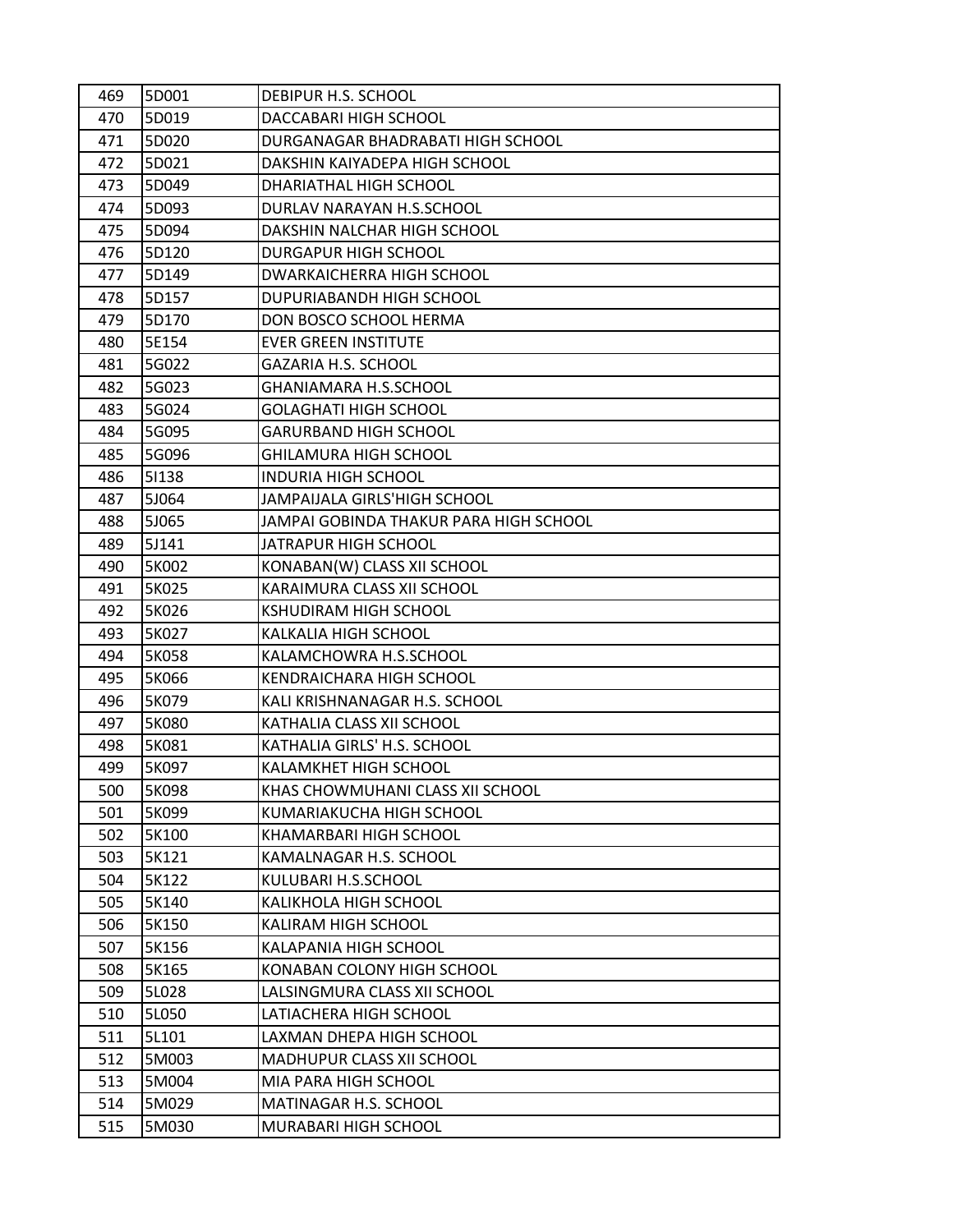| 516        | 5M059          | <b>MANIKYANAGAR HIGH SCHOOL</b>                       |
|------------|----------------|-------------------------------------------------------|
| 517        | 5M082          | MANAIPATHAR H.S. SCHOOL                               |
| 518        | 5M102          | MELAGHAR CLASS XII SCHOOL                             |
| 519        | 5M103          | MELAGHAR GIRLS' CLASS XII SCHOOL                      |
| 520        | 5M104          | MOHANBHOG HIGH SCHOOL                                 |
| 521        | 5M105          | MELAGHAR THAKURPARA HIGH SCHOOL                       |
| 522        | 5M123          | MATINAGAR H.S. SCHOOL                                 |
| 523        | 5M124          | MAINAMA HIGH SCHOOL                                   |
| 524        | 5M142          | MANDABKILLA HIGH SCHOOL                               |
| 525        | 5M151          | MELAGHAR ENGLISH MEDIUM H.S. SCHOOL                   |
| 526        | 5M163          | MADHYA BOXANAGAR GIRLS HIGH SCHOOL                    |
| 527        | 5N005          | NORTH N C NAGAR JANAPRIYA HIGH SCHOOL                 |
| 528        | 5N031          | NEHALCHANDRANAGAR HIGH SCHOOL                         |
| 529        | 5N032          | NORTH BRAJOPUR HIGH SCHOOL                            |
| 530        | 5N033          | NARIMANGAL HIGH SCHOOL                                |
| 531        | 5N060          | <b>NAGAR HIGH SCHOOL</b>                              |
| 532        | 5N083          | NIDAYA CLASS XII SCHOOL                               |
| 533        | 5N084          | NIRVOYPUR HIGH SCHOOL                                 |
| 534        | 5N106          | NALCHAR CLASS XII SCHOOL                              |
| 535        | 5N107          | <b>NALCHAR HIGH SCHOOL</b>                            |
| 536        | 5N108          | NORTH KAMRANGATALI H.S.SCHOOL                         |
| 537        | 5N125          | N.C.INSTITUTION                                       |
| 538        | 5N146          | NABAKUMAR CHOWPARA HIGH SCHOOL                        |
| 539        | 5N155          | NORTH DURLAVPUR HIGH SCHOOL                           |
| 540        | 5N160          | NORTH MAHESHPUR HIGH SCHOOL                           |
| 541        | 50034          | OFFICE TILLA H.S.SCHOOL                               |
| 542        | 5P006          | PASCHIM GAKULNAGAR HIGH SCHOOL                        |
| 543        | 5P007          | PATHARIADWAR HIGH SCHOOL                              |
| 544        | 5P035          | PEKUARJALA H.S.SCHOOL                                 |
| 545        | 5P036          | PURBA GAKUL NAGAR H.S.SCHOOL                          |
| 546        | 5P037          | PURBA LAXMIBILL H.S. SCHOOL                           |
| 547        | 5P051          | PATHALIAGHAT HIGH SCHOOL                              |
| 548        | 5P052          | PRAMODNAGAR H.S. SCHOOL                               |
| 549        | 5P061          | PUTIA HIGH SCHOOL                                     |
| 550        | 5P109          | POANGBARI HIGH SCHOOL                                 |
| 551<br>552 | 5P126<br>5P147 | PANCHNALIA HIGH SCHOOL<br>PADMALOCHAN C P HIGH SCHOOL |
| 553        | 5P162          | PASCHIM NALCHAR GIRLS HIGH SCHOOL                     |
| 554        | 5R038          | RANGAPANIA HIGH SCHOOL                                |
| 555        | 5R039          | RAMCHARA HIGH SCHOOL                                  |
| 556        | 5R053          | RAMNARAYAN THAKUR PARA HIGH SCHOOL                    |
| 557        | 5R062          | RAHIMPUR H.S. SCHOOL                                  |
| 558        | 5R067          | RATANPUR HIGH SCHOOL                                  |
| 559        | 5R085          | RANGAMURA TRIBAL HIGH SCHOOL                          |
|            |                |                                                       |
| 560<br>561 | 5R110<br>5R111 | RANGAMURA(UPPER)HIGH SCHOOL                           |
| 562        | 5R127          | RAMKRISHNA SHISHU TIRTHA HIGH SCHOOL                  |
|            |                | RABINDRANAGAR H.S.SCHOOL                              |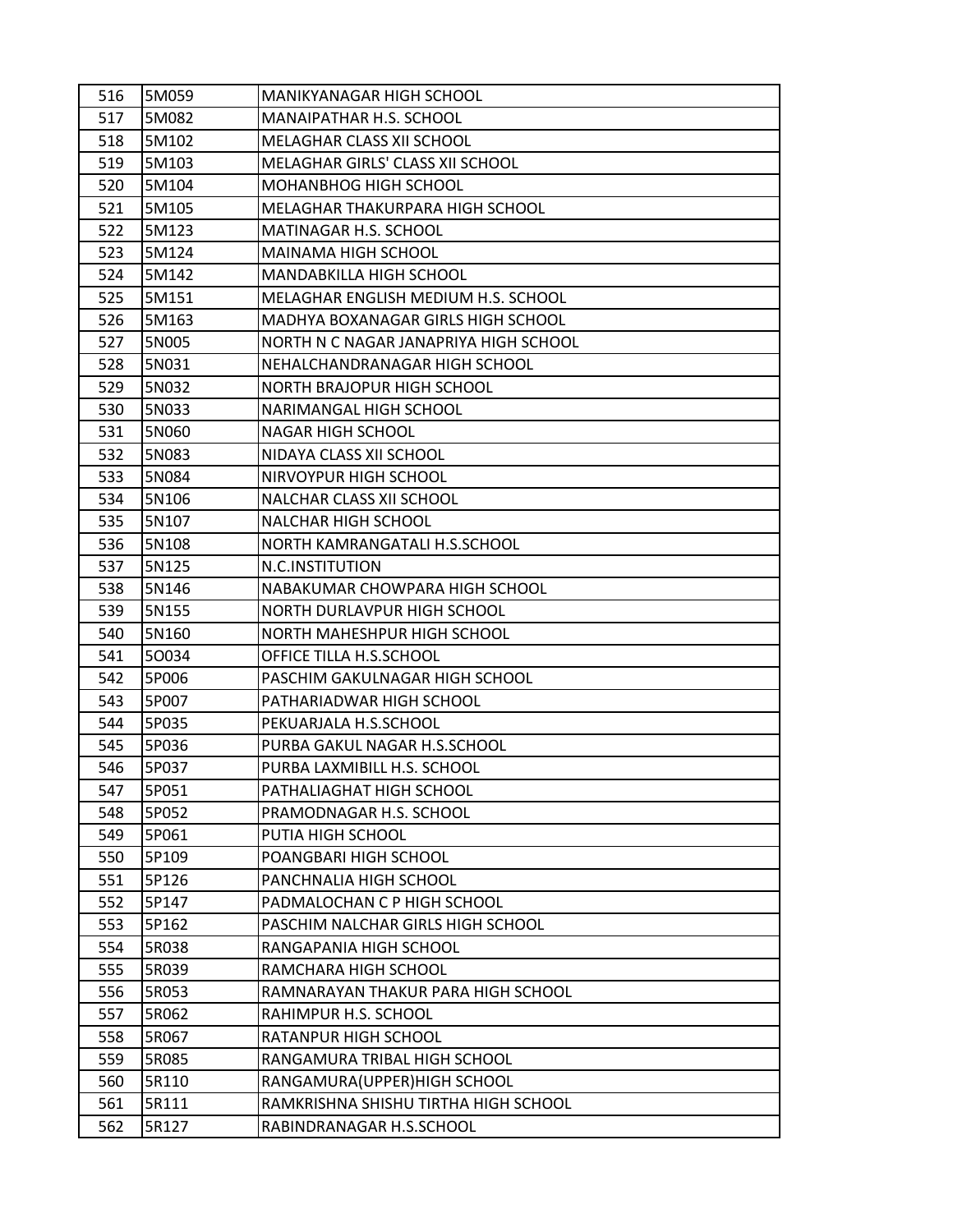| 563 | 5R128 | RANGAMATIA SOUTH H.S.SCHOOL            |
|-----|-------|----------------------------------------|
| 564 | 5R148 | RANG MALA HIGH SCHOOL                  |
| 565 | 5R153 | RAMDAL MODEL HIGH SCHOOL               |
| 566 | 5R167 | RANGAMATIA NORTH HIGH SCHOOL           |
| 567 | 5R168 | RAMKRISHNA SHISHU NIKETAN HIGH SCHOOL  |
| 568 | 5R173 | RABI GOPAL PARA HIGH SCHOOL            |
| 569 | 5S040 | SEPOYJALA H.S.SCHOOL                   |
| 570 | 5S041 | SUTARMURA HIGH SCHOOL                  |
| 571 | 5S054 | SOUTH CHARILAM HIGH SCHOOL             |
| 572 | 55068 | SRINAGAR GABORDI CLASS XII SCHOOL      |
| 573 | 5S070 | SUDHANYA DEBBARMA MEMORIAL H.S.SCHOOL  |
| 574 | 5S071 | <b>ST.PETER HIGH SCHOOL</b>            |
| 575 | 55086 | SOUTH PAHARPUR H.S. SCHOOL             |
| 576 | 5S112 | SOUTH TAIBANDAL HIGH SCHOOL            |
| 577 | 5S113 | SOUTH JUMERDHEPA HIGH SCHOOL           |
| 578 | 5S129 | SANTINAGAR H.S. SCHOOL                 |
| 579 | 55130 | SONAMURA GIRLS'CLASS XII SCHOOL        |
| 580 | 5S131 | SONAPUR H.S. SCHOOL                    |
| 581 | 5S132 | SONAMURA ENGLISH MEDIUM H.S. SCHOOL    |
| 582 | 5S144 | SOUTH AJGAR RAHAMANPUR HIGH SCHOOL     |
| 583 | 5S159 | SARKARTILLA HIGH SCHOOL                |
| 584 | 5S161 | SOVAPUR GIRLS HIGH SCHOOL              |
| 585 | 5S172 | SRI GOURANGA VIDYAMANDIR               |
| 586 | 5S174 | SHYAM NAGAR HIGH SCHOOL                |
| 587 | 5T072 | TAKARJALA SOUTH H.S. SCHOOL            |
| 588 | 5T073 | TELARBAN HIGH SCHOOL                   |
| 589 | 5T074 | TAKARJALA (NORTH) HIGH SCHOOL          |
| 590 | 5T075 | THELAKUNGBARI HIGH SCHOOL              |
| 591 | 5T087 | THALIBARI H.S.SCHOOL                   |
| 592 | 5T088 | THANDAKUMAR CHOWDHURY PARA HIGH SCHOOL |
| 593 | 5T114 | TAIBANDAL H.S.SCHOOL                   |
| 594 | 5T115 | TAKSAPARA HIGH SCHOOL                  |
| 595 | 5T116 | TELKAJLA H.S. SCHOOL                   |
| 596 | 5T133 | THAKURMURA HIGH SCHOOL                 |
| 597 | 5T134 | TARINI SUNDARI GIRLS' HIGH SCHOOL      |
| 598 | 5U008 | UTTAR KAIYADHEPA HIGH SCHOOL           |
| 599 | 5U042 | UJAN GOLAGHATI HIGH SCHOOL             |
| 600 | 5U076 | UJAN GHANIAMARA HIGH SCHOOL            |
| 601 | 5U117 | URMAI CLASS XII SCHOOL                 |
| 602 | 5U169 | UTTAR MANARCHAK HIGH SCHOOL            |
| 603 | 5V043 | VIVEKANANDA SHISHU NIKETAN             |
| 604 | 5V063 | VELUARCHAR H.S.SCHOOL                  |
| 605 | 5V139 | VIDYASAGAR PALLI HIGH SCHOOL           |
| 606 | 6A031 | ARYYA COLONY H.S.SCHOOL                |
| 607 | 6A032 | AMJADNAGAR HIGH SCHOOL                 |
| 608 | 6A061 | ABHOYNAGAR H.S.SCHOOL                  |
| 609 | 6A072 | AVANGCHARA H.S. SCHOOL                 |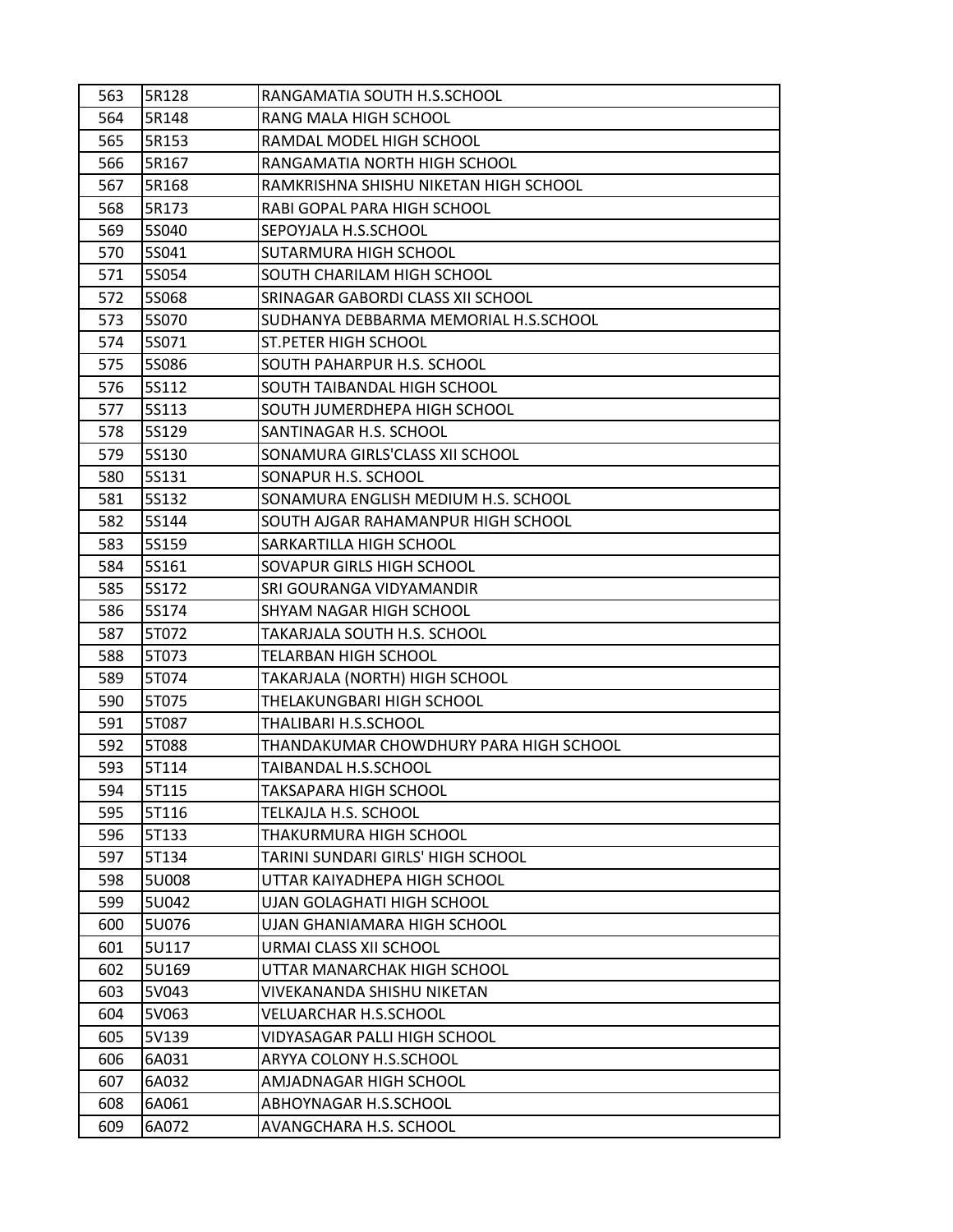| 610 | 6A084 | AMLIGHAT HIGH SCHOOL                                    |
|-----|-------|---------------------------------------------------------|
| 611 | 6A110 | ASGAR RAHAMANPUR HIGH SCHOOL                            |
| 612 | 6A144 | ANNAPRASAD ROAJA PARA HIGH SCHOOL                       |
| 613 | 6B002 | BIRCHANDRA MANU SAHID SMRITI VIDYAMANDIR                |
| 614 | 6B013 | BAIKHORA H.S.SCHOOL                                     |
| 615 | 6B014 | BETAGA H.S. SCHOOL                                      |
| 616 | 6B015 | <b>BAIKHORA GIRLS' H.S. SCHOOL</b>                      |
| 617 | 6B016 | <b>BRINTAK SIKSHA NIKETAN</b>                           |
| 618 | 6B017 | BINOY PROSAD PARA HIGH SCHOOL                           |
| 619 | 6B025 | <b>BARPATHARI CLASS XII SCHOOL</b>                      |
| 620 | 6B033 | <b>B K INSTITUTION</b>                                  |
| 621 | 6B034 | BELONIA GIRLS'H.S.SCHOOL                                |
| 622 | 6B035 | BELONIA GOVT ENGLISH MEDIUM H.S.SCHOOL                  |
| 623 | 6B036 | BELONIA VIDYAPITH H.S. SCHOOL                           |
| 624 | 6B037 | BRINDABAN R.P.HIGH SCHOOL                               |
| 625 | 6B054 | BOKAFA ASHRAM H.S.SCHOOL                                |
| 626 | 6B085 | <b>BHURATALI H.S.SCHOOL</b>                             |
| 627 | 6B086 | <b>BAGMARA HIGH SCHOOL</b>                              |
| 628 | 6B111 | <b>BAGANBARI HIGH SCHOOL</b>                            |
| 629 | 6B112 | BHAIRABNAGAR MUNDAPARA HIGH SCHOOL                      |
| 630 | 6B124 | <b>BAISHNABPUR H.S. SCHOOL</b>                          |
| 631 | 6B125 | BRAJENDRANAGAR BOYS H.S.SCHOOL                          |
| 632 | 6B126 | BRAJENDRANAGAR GIRL'S HIGH SCHOOL                       |
| 633 | 6B149 | <b>BAGACHATAL HIGH SCHOOL</b>                           |
| 634 | 6B162 | <b>BANIKANTA R P HIGH SCHOOL</b>                        |
| 635 | 6C003 | CHANDRANATH CHOWDHARIPARA HIGH SCHOOL                   |
| 636 | 6C018 | CHARAKBAI H.S. SCHOOL                                   |
| 637 | 6C087 | CHALITA BANKUL COLONY H.S. SCHOOL                       |
| 638 | 6C088 | CHALITACHARI BAZAR HIGH SCHOOL                          |
| 639 | 6C113 | CHOTTAKHOLA H.S.SCHOOL                                  |
| 640 | 6C114 | CHILAPATHAR HIGH SCHOOL                                 |
| 641 | 6C127 | CHATAKCHARI H.S.SCHOOL                                  |
| 642 | 6C156 | CHALITA BANKUL B B HIGH SCHOOL                          |
| 643 | 6D004 | DRUNAJOY CHOUDHURY PARA HIGH SCHOOL                     |
| 644 | 6D062 | DEBIPUR HIGH SCHOOL                                     |
| 645 | 6D073 | DEBDARU H.S.SCHOOL                                      |
| 646 | 6D089 | DHANICHANDRAPARA HIGH SCHOOL                            |
| 647 | 6D090 | DASHARATH DEB MEMORIAL RESIDENTIAL H.S. SCHOOL          |
| 648 | 6D128 | DOULBARI HIGH SCHOOL                                    |
| 649 | 6D142 | DEBASHIPARA HIGH SCHOOL                                 |
| 650 | 6D152 | DURGA CHARAN MEMORIAL VIDYAMANDIR ENGLISH MEDIUM SCHOOL |
| 651 | 6E038 | EAST KALABARIA H.S.SCHOOL                               |
| 652 | 6E039 | EAST MIRJAPUR HIGH SCHOOL                               |
| 653 | 6E063 | EAST RAJNAGAR HIGH SCHOOL                               |
| 654 | 6E091 | EBENEZER ENGLISH MEDIUM SCHOOL                          |
| 655 | 6E115 | <b>EKINPUR HIGH SCHOOL</b>                              |
| 656 | 6E129 | EAST MANUGHAT HIGH SCHOOL                               |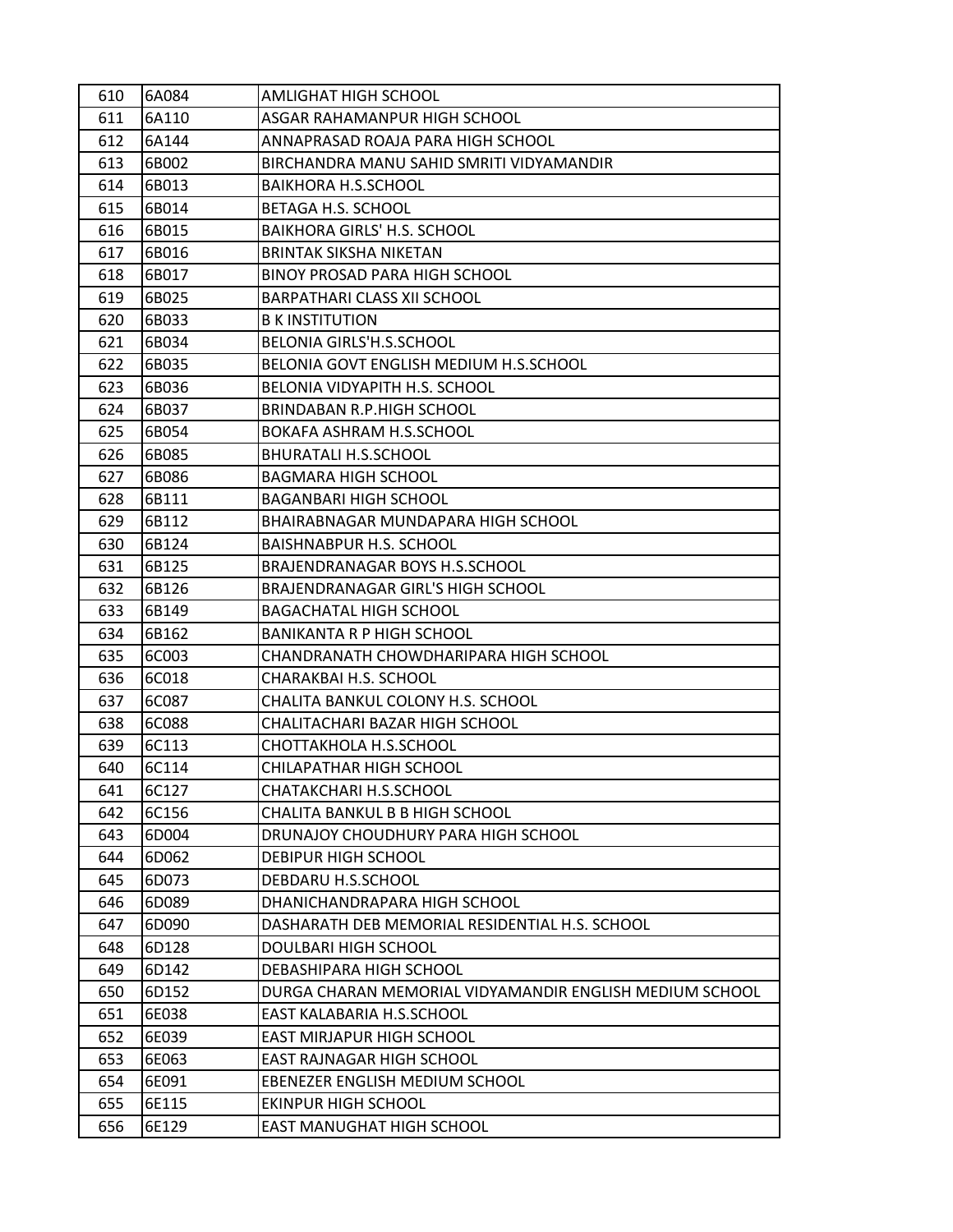| 657 | 6E151 | EAST SARASHIMA HIGH SCHOOL              |
|-----|-------|-----------------------------------------|
| 658 | 6E167 | EAST KRISHNANAGAR GIRLS HIGH SCHOOL     |
| 659 | 6F092 | <b>FULCHARI HIGH SCHOOL</b>             |
| 660 | 6G064 | <b>GAJARIA HIGH SCHOOL</b>              |
| 661 | 6G093 | <b>GARDHANG H.S.SCHOOL</b>              |
| 662 | 6G094 | GOPAL ROAJA PARA HIGH SCHOOL            |
| 663 | 6G095 | NO 1 GUACHAND HIGH SCHOOL               |
| 664 | 6G116 | <b>GABTALI HIGH SCHOOL</b>              |
| 665 | 6G117 | <b>GHOSH KHAMAR H.S. SCHOOL</b>         |
| 666 | 6G164 | <b>GOBIN BARI HIGH SCHOOL</b>           |
| 667 | 6H005 | HOLY CROSS(SOUTH)ENG.MEDIUM H.S. SCHOOL |
| 668 | 6H040 | HARISADHAN R P HIGH SCHOOL              |
| 669 | 6H065 | HRISHYAMUKH GIRLS' H.S. SCHOOL          |
| 670 | 6H066 | HRISHYAMUKH H.S.SCHOOL                  |
| 671 | 6H096 | HARINA H.S.SCHOOL                       |
| 672 | 6H097 | HARINA GIRL'S HIGH SCHOOL               |
| 673 | 6H130 | HARBATALI HIGH SCHOOL                   |
| 674 | 61041 | ISHANCHANDRANAGAR H.S. SCHOOL           |
| 675 | 61042 | ISWARCHANDRA ROAJAPARA HIGH SCHOOL      |
| 676 | 61067 | <b>I C PARA HIGH SCHOOL</b>             |
| 677 | 6J026 | JASHMURA HIGH SCHOOL                    |
| 678 | 6J043 | JOYKATPUR HIGH SCHOOL                   |
| 679 | 6J068 | JOYPUR HIGH SCHOOL                      |
| 680 | 6J074 | JOLAIBARI H.S.SCHOOL                    |
| 681 | 6J075 | JOLAIBARI M.M.GIRLS'H.S.SCHOOL          |
| 682 | 6J131 | JALEFA H.S.SCHOOL                       |
| 683 | 6J158 | JOYCHANDPUR HIGH SCHOOL                 |
| 684 | 6K006 | KALIPRASAD BARI HIGH SCHOOL             |
| 685 | 6K019 | KALASHI H.S. SCHOOL                     |
| 686 | 6K027 | KUKICHERA H.S. SCHOOL                   |
| 687 | 6K055 | KALACHARA HIGH SCHOOL                   |
| 688 | 6K069 | KRISHNANAGAR H.S. SCHOOL                |
| 689 | 6K070 | <b>KAZIRKHIL HIGH SCHOOL</b>            |
| 690 | 6K098 | KALADEPA HIGH SCHOOL                    |
| 691 | 6K099 | KARIMATILLA HIGH SCHOOL                 |
| 692 | 6K132 | KALYAN NAGAR HIGH SCHOOL                |
| 693 | 6L020 | LUKHU H.S. SCHOOL                       |
| 694 | 6L133 | LUDHUA HIGH SCHOOL                      |
| 695 | 6M021 | MUHURIPUR H.S. SCHOOL                   |
| 696 | 6M022 | MUHURIPUR GIRL'S HIGH SCHOOL            |
| 697 | 6M028 | MANAIPATHAR HIGH SCHOOL                 |
| 698 | 6M044 | MANURMUKH HIGH SCHOOL                   |
| 699 | 6M056 | MATHU MOG PARA HIGH SCHOOL              |
| 700 | 6M071 | MATAI CLASS XII SCHOOL                  |
| 701 | 6M076 | MANIRAMBARI HIGH SCHOOL                 |
| 702 | 6M077 | MADHYAPILAK HIGH SCHOOL                 |
| 703 | 6M100 | MADHABNAGAR H.S.SCHOOL                  |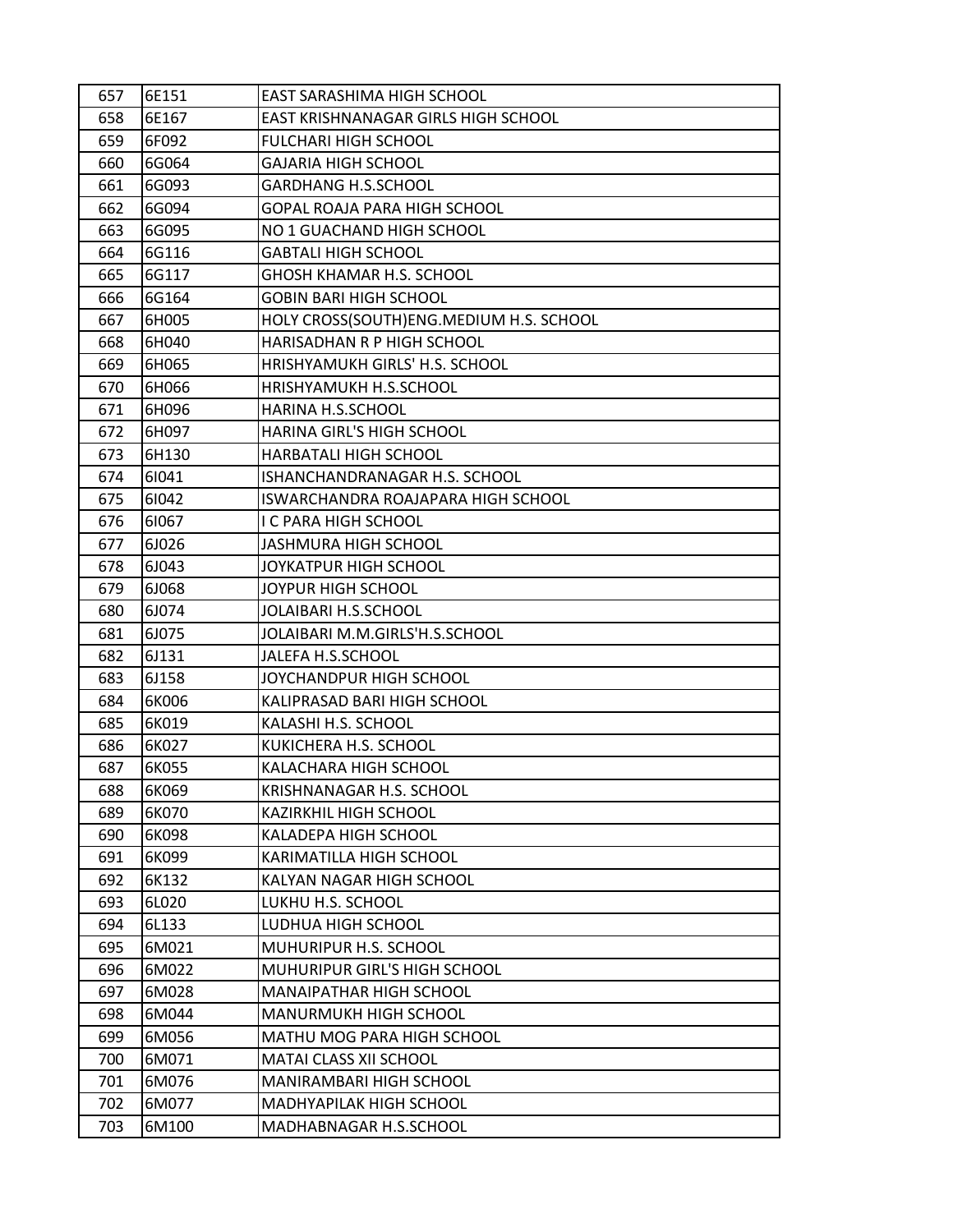| 704 | 6M101 | MANU H.S.SCHOOL                            |
|-----|-------|--------------------------------------------|
| 705 | 6M102 | MANU TAHASHIL HIGH SCHOOL                  |
| 706 | 6M134 | MANU BANKUL H.S.SCHOOL                     |
| 707 | 6M145 | MAIRACHHARI HIGH SCHOOL                    |
| 708 | 6N007 | NISHIKUMAR MURASINGPARA H.S. SCHOOL        |
| 709 | 6N045 | NORTH BELONIA HIGH SCHOOL                  |
| 710 | 6N057 | NARAIFUNG HIGH SCHOOL                      |
| 711 | 6N103 | NO. 1 NEW MANU COL. GIRLS' HIGH SCHOOL     |
| 712 | 6N118 | NIHARNAGAR H.S. SCHOOL                     |
| 713 | 6N135 | NO.1 HARINA HIGH SCHOOL                    |
| 714 | 6N136 | NO.2 JALEFA H.S.SCHOOL                     |
| 715 | 6N137 | NO.5 MANIKGARH HIGH SCHOOL                 |
| 716 | 6N160 | NO.2 CHALITA BANKUL HIGH SCHOOL            |
| 717 | 6N163 | <b>NACHIR NAGAR HIGH SCHOOL</b>            |
| 718 | 60029 | OWANG CHARA HIGH SCHOOL                    |
| 719 | 6P008 | PAIKHOLA H.S. SCHOOL                       |
| 720 | 6P009 | PASCHIM PAIKHOLA HIGH SCHOOL               |
| 721 | 6P078 | PASCHIM PILAK H.S.SCHOOL                   |
| 722 | 6P079 | PURBAPILAK HIGH SCHOOL                     |
| 723 | 6P104 | POANG BARI HIGH SCHOOL                     |
| 724 | 6P119 | PURAN RAJBARI H.S. SCHOOL                  |
| 725 | 6P146 | PURBA SABROOM HIGH SCHOOL                  |
| 726 | 6P166 | PILAK PUBLIC SCHOOL                        |
| 727 | 6R080 | RAMRAIBARI HIGH SCHOOL                     |
| 728 | 6R120 | RADHANAGAR H.S.SCHOOL                      |
| 729 | 6R121 | RAJNAGAR COLONY CLASS XII SCHOOL           |
| 730 | 6R122 | RANGAMURA H.S. SCHOOL                      |
| 731 | 6R143 | RAJNAGAR DASHAMANI HIGH SCHOOL             |
| 732 | 6R154 | RAJPRASAD CHOW MEMO HIGH SCHOOL            |
| 733 | 6S010 | SACHINDRA GAROPARA HIGH SCHOOL             |
| 734 | 6S023 | SONARTILLA HIGH SCHOOL                     |
| 735 | 6S030 | SONAPUR GIRLS'HIGH SCHOOL                  |
| 736 | 6S046 | SARASHIMA H.S. SCHOOL                      |
| 737 | 6S047 | SOUTH BHARATCHANDRANAGAR H.S.SCHOOL        |
| 738 | 6S048 | SOUTH SONAICHARI H.S. SCHOOL               |
| 739 | 6S049 | SATRUGNA PARA HIGH SCHOOL                  |
| 740 | 6S050 | SOUTH MIRZAPUR HIGH SCHOOL                 |
| 741 | 6S058 | SANTIR BAZAR GIRLS'H.S. SCHOOL             |
| 742 | 6S059 | SANTIRBAZAR H.S. (+2 STAGE) SCHOOL         |
| 743 | 6S081 | SRIKANTABARI HIGH SCHOOL                   |
| 744 | 6S082 | SAHID DHANANJOY TRIPURA SMRITI HIGH SCHOOL |
| 745 | 6S105 | SAMARENDRAGANJ H.S. SCHOOL                 |
| 746 | 6S106 | SATCHAND H.S. (+2 STAGE) SCHOOL            |
| 747 | 6S107 | SOUTH KALAPANIA HIGH SCHOOL                |
| 748 | 6S108 | SRINAGAR H.S.SCHOOL                        |
| 749 | 6S109 | SOUTH MANUBAZAR HIGH SCHOOL                |
| 750 | 6S123 | SIDHU KANU SMRITI H.S. SCHOOL              |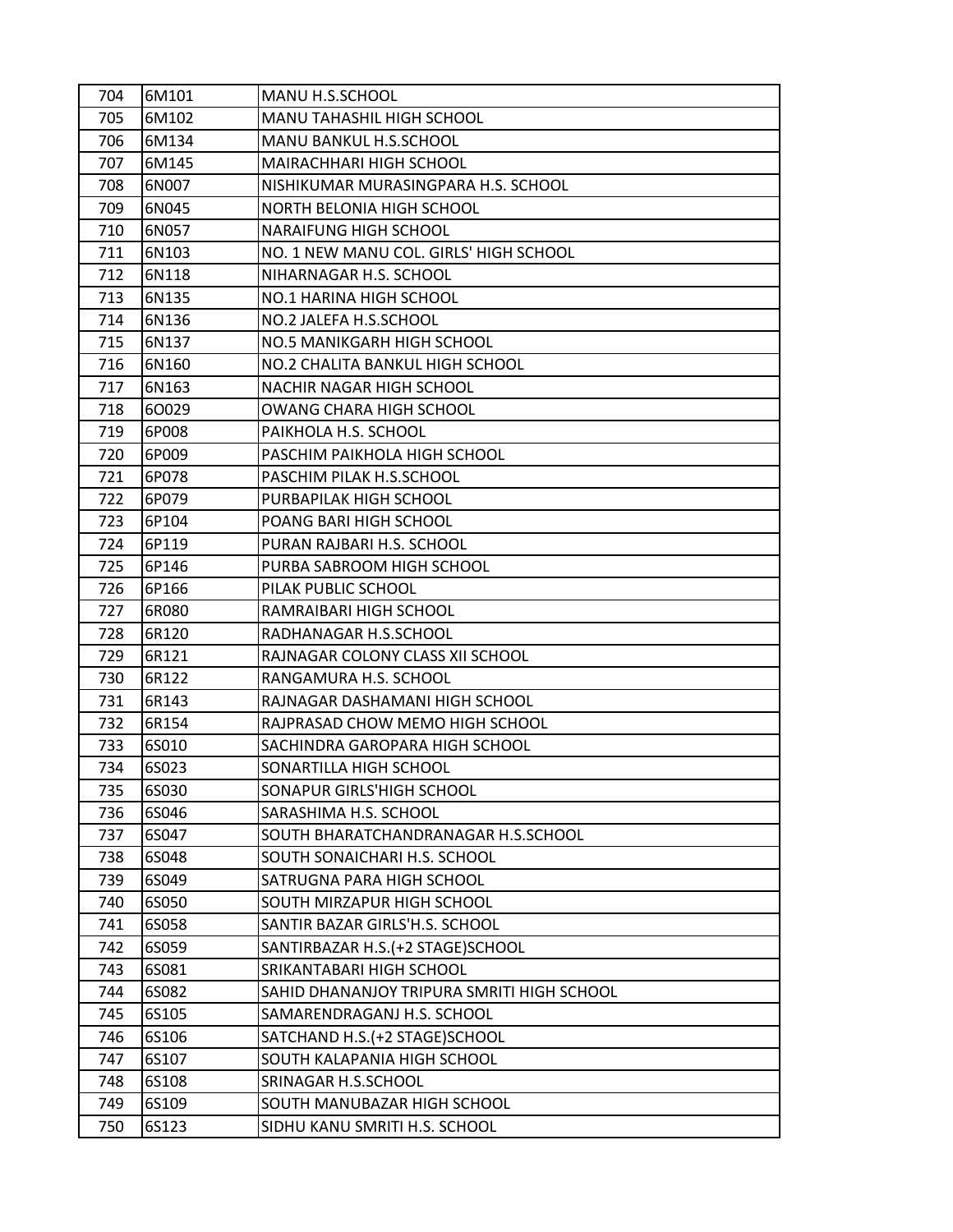| 751        | 6S138          | SABROOM GIRLS'H.S.SCHOOL                              |
|------------|----------------|-------------------------------------------------------|
| 752        | 6S139          | SABROOM H.S.SCHOOL                                    |
| 753        | 6S140          | SHYAM SING H.S. SCHOOL                                |
| 754        | 6S141          | SABROOM ENGLISH MEDIUM H.S. SCHOOL                    |
| 755        | 6S147          | SUNFLOWER E M ACADEMY                                 |
| 756        | 6S148          | SOUTH HITCHA CHHARA HIGH SCHOOL                       |
| 757        | 6S157          | SWAMI VIVEKANANDA ENGLISH MEDIUM HIGH SCHOOL          |
| 758        | 6S161          | SOUTH KALANDEPA HIGH SCHOOL                           |
| 759        | 6T011          | TWIKORMO H.S. SCHOOL                                  |
| 760        | 6T153          | TAKMA PATICHARI COLONY HIGH SCHOOL                    |
| 761        | 6T165          | THAKURCHARA HIGH SCHOOL                               |
| 762        | 6U012          | UTTAR TAUKHOMA HIGH SCHOOL                            |
| 763        | 6U024          | UCHAIBARI HIGH SCHOOL                                 |
| 764        | 6U051          | UTTAR BHARATCHANDRANAGAR H.S. SCHOOL                  |
| 765        | 6U052          | UTTAR KALABARIA HIGH SCHOOL                           |
| 766        | 6U155          | UTTAR JOYPUR HIGH SCHOOL                              |
| 767        | 6V053          | VIDYASAGAR HIGH SCHOOL                                |
| 768        | 6W060          | WEST BOKAFA H.S.SCHOOL                                |
| 769        | 6W083          | WEST JOLAIBARI (K T) H.S. SCHOOL                      |
| 770        | 6W150          | WEST KALABARIA HIGH SCHOOL                            |
| 771        | 7A061          | AKSHOYMONI DHANICHERRA HIGH SCHOOL                    |
| 772        | 7A062          | ANDHARCHERRA HIGH SCHOOL                              |
| 773        | 7B008          | BELKUMBARI H.S. SCHOOL                                |
| 774        | 7B009          | BHADRAPALLI H.S. SCHOOL                               |
| 775        | 7B010          | <b>BIMAL SINGHA ACADEMY</b>                           |
| 776        | 7B011          | BARKHALA HIGH SCHOOL                                  |
| 777        | 7B012          | BHAGABAN NAGAR HIGH SCHOOL                            |
| 778        | 7B013          | BAIDYANATH MAJUMDER SMRITI H S SCHOOL                 |
| 779        | 7B073          | <b>BHAGYAPUR HIGH SCHOOL</b>                          |
| 780        | 7B074          | BHAGINI NIVEDITA GIRLS' H.S. SCHOOL                   |
| 781        | 7B081          | BAGHAICHERRA SOLONALA HIGH SCHOOL                     |
| 782        | 7B093          | <b>BHATI DUDHPUR HIGH SCHOOL</b>                      |
| 783        | 7C014          | CHINIBAGAN HIGH SCHOOL                                |
| 784        | 7C015<br>7C016 | CHAGALDEMA HIGH SCHOOL<br><b>CHANTAIL HIGH SCHOOL</b> |
| 785<br>786 | 7C083          | <b>CHANDIPUR HIGH SCHOOL</b>                          |
| 787        | 7D017          | DALUGAON CLASS XII SCHOOL                             |
| 788        | 7D018          | DHANBILAS H.S. SCHOOL                                 |
| 789        | 7D041          | DHANA SINGH CHOUDHURY MEMORIAL H.S.SCHOOL             |
| 790        | 7D042          | DUDHPUR HIGH SCHOOL                                   |
| 791        | 7D043          | DEMDUM HIGH SCHOOL                                    |
| 792        | 7D052          | DARCHAWI CHRISTIAN H.S.SCHOOL                         |
| 793        | 7E044          | EAST KANCHANBARI HIGH SCHOOL                          |
| 794        | 7E045          | <b>EMRAPASSA HIGH SCHOOL</b>                          |
| 795        | 7E082          | <b>EMMANUEL MISSION SCHOOL</b>                        |
| 796        | 7F001          | <b>FATIKCHERRA HIGH SCHOOL</b>                        |
| 797        | 7F002          | FATIKRAY CLASS XII SCHOOL                             |
|            |                |                                                       |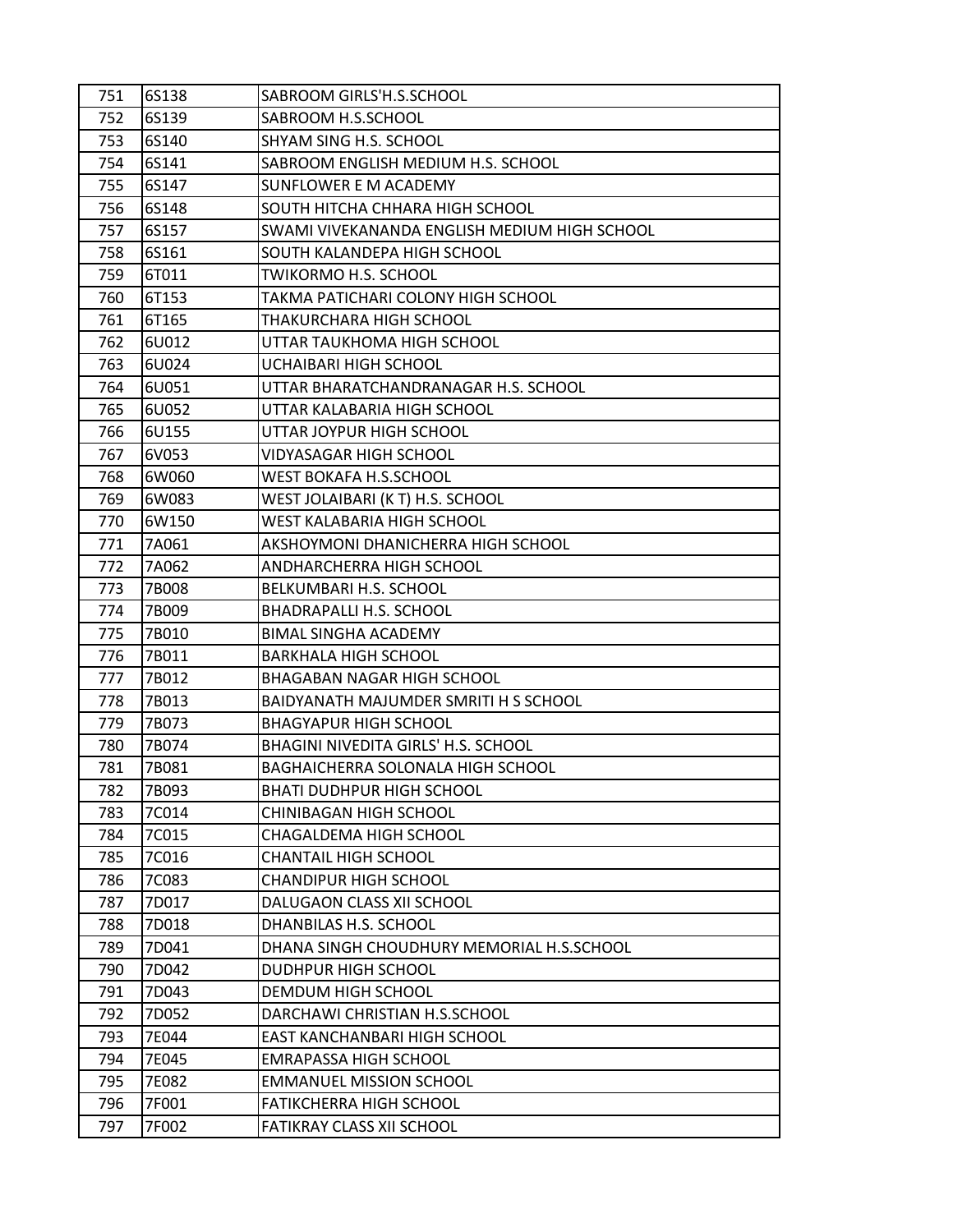| 798 | 7F003 | <b>FATIKRAY GIRLS'HIGH SCHOOL</b>      |
|-----|-------|----------------------------------------|
| 799 | 7F086 | FULTALI HIGH SCHOOL                    |
| 800 | 7F089 | FULBARI KANDI HIGH SCHOOL              |
| 801 | 7G004 | <b>GOKULNAGAR HIGH SCHOOL</b>          |
| 802 | 7G019 | GOLDHARPUR R.S.H.S.SCHOOL              |
| 803 | 7G020 | <b>GOLAKPUR T.E. HIGH SCHOOL</b>       |
| 804 | 7G047 | GANGARAM C P HIGH SCHOOL               |
| 805 | 7H072 | HAZIBARI CLASS XII SCHOOL              |
| 806 | 71021 | <b>IRANI HIGH SCHOOL</b>               |
| 807 | 7J005 | JOYGANTI H.S. SCHOOL                   |
| 808 | 7J022 | JARAILTALI H.S. SCHOOL                 |
| 809 | 7J023 | JUBARAJNAGAR COLONY GIRLS' H.S. SCHOOL |
| 810 | 7J024 | JALAI HIGH SCHOOL                      |
| 811 | 7J088 | JAGANNATHPUR HIGH SCHOOL               |
| 812 | 7J091 | JOGESH PAL MEMORIAL HIGH SCHOOL        |
| 813 | 7K006 | KRISHNANAGAR B.M.HIGH SCHOOL           |
| 814 | 7K025 | KACHARGHAT RAMCHARAN GOVT.HIGH SCHOOL  |
| 815 | 7K026 | KAILASHAHAR GIRLS' H.S. SCHOOL         |
| 816 | 7K053 | KUMARGHAT GIRLS' H.S.SCHOOL            |
| 817 | 7K063 | <b>KRISHNATILLA HIGH SCHOOL</b>        |
| 818 | 7K064 | KSHIROD CHERRA HIGH SCHOOL             |
| 819 | 7K079 | KAMDEV CHARRA HIGH SCHOOL              |
| 820 | 7K084 | KANCHAN BARI COL HIGH SCHOOL           |
| 821 | 7L065 | LEDRAI DEWAN CLASS XII SCHOOL          |
| 822 | 7L076 | LAXMAN CHERRA HIGH SCHOOL              |
| 823 | 7M048 | <b>MASHAULI HIGH SCHOOL</b>            |
| 824 | 7M049 | MANUVALLEY T E HIGH SCHOOL             |
| 825 | 7M075 | MAGURULI HIGH SCHOOL                   |
| 826 | 7N028 | NETAJI VIDYAPITH(E.M)H.S.SCHOOL        |
| 827 | 7N050 | NOAGAON BUNIADI HIGH SCHOOL            |
| 828 | 7N054 | NAYDRONE HIGH SCHOOL                   |
| 829 | 7N055 | NIVEDITA CHILDREN'S SCHOOL(ENG MED)    |
| 830 | 7N066 | NABINCHERA HIGH SCHOOL                 |
| 831 | 7N067 | NALKATA HIGH SCHOOL                    |
| 832 | 7N090 | NORTH EAST KANCHANBARI HIGH SCHOOL     |
| 833 | 7P056 | PABIACHERRA CLASS XII SCHOOL           |
| 834 | 7P057 | PABIACHERRA COLONY HIGH SCHOOL         |
| 835 | 7P068 | PECHARTHAL CLASS XII SCHOOL            |
| 836 | 7P085 | PANCHAMNAGAR HIGH SCHOOL               |
| 837 | 7R029 | R.K.INSTITUTION                        |
| 838 | 7R030 | RAMKRISHNA SIKSHA PRATISTHAN           |
| 839 | 7R031 | RANGAUTI HIGH SCHOOL                   |
| 840 | 7R032 | RAMKAMAL H.S. SCHOOL                   |
| 841 | 7R033 | RANGRUNG T E HIGH SCHOOL               |
| 842 | 7R058 | RAI TWISA H.S.SCHOOL                   |
| 843 | 7R059 | RAITWISA DARLONG PARA HIGH SCHOOL      |
| 844 | 7R069 | RAMGUNA CHAUDHURI PARA H.S.SCHOOL      |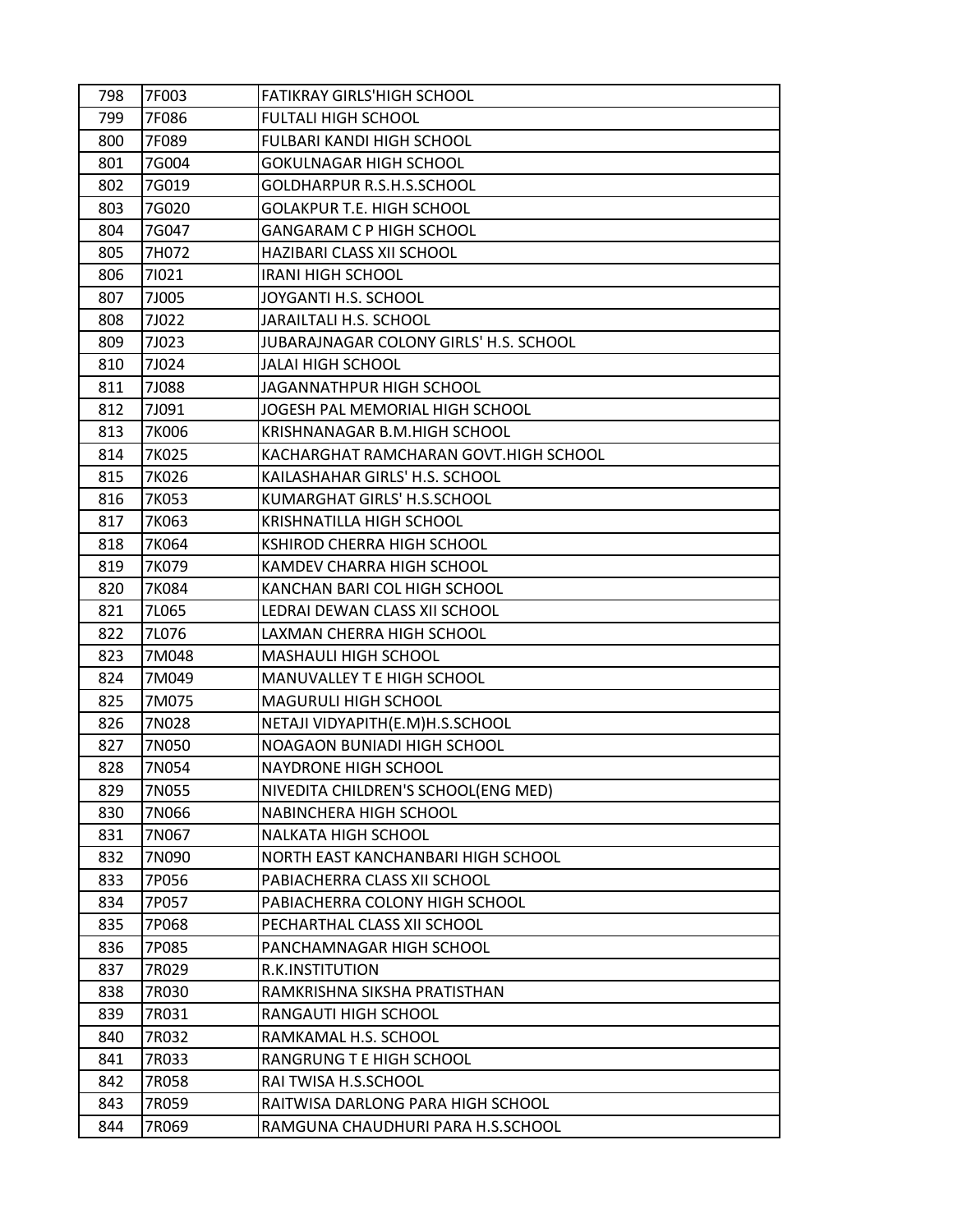| 845        | 7R078          | RANGACHAND C P HIGH SCHOOL                                         |
|------------|----------------|--------------------------------------------------------------------|
| 846        | 7S007          | SAIDARPAR HIGH SCHOOL                                              |
| 847        | 7S034          | SRINATHPUR HIGH SCHOOL                                             |
| 848        | 7S035          | <b>SISHU NIKETAN</b>                                               |
| 849        | <b>7S036</b>   | SINGIRBIL HIGH SCHOOL                                              |
| 850        | 7S037          | SRIRAMPUR SURJYAMANI MEMORIAL H.S.SCHOOL                           |
| 851        | 7S060          | SONAIMURI H.S. SCHOOL                                              |
| 852        | 7S070          | SANTIPUR (PTL) HIGH SCHOOL                                         |
| 853        | 7S077          | SANTIPUR HIGH SCHOOL                                               |
| 854        | <b>7S087</b>   | SIDONG BANAPALLI HIGH SCHOOL                                       |
| 855        | 7S092          | STANDARD ENGLISH SCHOOL                                            |
| 856        | 7T038          | TILABAZAR H.S. (+2 STAGE) SCHOOL                                   |
| 857        | 7U071          | UJAN BAGHAI CHERRA HIGH SCHOOL                                     |
| 858        | 7V039          | VIDYANAGAR H.S.SCHOOL                                              |
| 859        | 7V040          | VITAR PAKHIRBADA HIGH SCHOOL                                       |
| 860        | 8A001          | AMTALI H.S.SCHOOL                                                  |
| 861        | 8A013          | ANANDA VIDYANIKETAN GIRLS' H.S. SCHOOL                             |
| 862        | 8A044          | AKHALIACHERRA HIGH SCHOOL                                          |
| 863        | 8A092          | ANURUPA ACADEMY                                                    |
| 864        | 8A104          | ANANDA MARGA HIGH SCHOOL                                           |
| 865        | 8A122          | ABHOYNAGAR NAZRUL SMRITI VIDYALAYA                                 |
| 866        | 8A123          | ACHARYA PRAFULLA CHANDRA ROY SMRITI VIDYAMANDIR                    |
| 867        | 8A151          | AMBEDKAR MEMORIAL HIGH SCHOOL                                      |
| 868        | 8A164          | ARUNDHATINAGAR CLASS XII SCHOOL                                    |
| 869        | 8A171          | ANANDANAGAR H.S.SCHOOL                                             |
| 870        | 8A189          | ANANTA ACHARJEE HIGH SCHOOL                                        |
| 871        | 8A195          | AMARJYOTI HIGH SCHOOL                                              |
| 872        | 8B020          | <b>BADHARGHAT H.S.SCHOOL</b>                                       |
| 873        | 8B021          | <b>BELABAR H.S.SCHOOL</b>                                          |
| 874        | 8B030          | BARKATHALIA CLASS XII SCHOOL                                       |
| 875        | 8B053          | BARJALA BINAPANI H.S.SCHOOL                                        |
| 876        | 8B054          | BIRENDRANAGAR H.S.SCHOOL                                           |
| 877        | 8B055          | <b>BRIGUDASBARI HIGH SCHOOL</b>                                    |
| 878        | 8B056          | <b>BELBARI HIGH SCHOOL</b>                                         |
| 879        | 8B057          | <b>BHADRAMISHIP PARA HIGH SCHOOL</b>                               |
| 880        | 8B058          | BIDYA CHANDRA PARA HIGH SCHOOL                                     |
| 881        | 8B093          | <b>BODHJUNG GIRLS'H.S.SCHOOL</b>                                   |
| 882        | 8B105          | <b>BAPUJI VIDYAMANDIR HIGH SCHOOL</b>                              |
| 883        | 8B128          | <b>BODHJUNG BOYS'H.S.SCHOOL</b>                                    |
| 884        | 8B136          | <b>B.K.GIRLS'CLASS XII SCHOOL</b>                                  |
| 885        | 8B137<br>8B144 | BANIVIDYAPITH GIRLS'H.S.SCHOOL<br><b>BRAJANAGAR H.S.SCHOOL</b>     |
| 886        |                |                                                                    |
| 887        | 8B159          | BERIMURA H.S. SCHOOL<br><b>BAMUTIA BINODINI GIRL'S HIGH SCHOOL</b> |
| 888        | 8B160          |                                                                    |
| 889<br>890 | 8B165          | BARDOWALI HIGH (CLASS XII) SCHOOL<br><b>BARJALA H.S. SCHOOL</b>    |
| 891        | 8B166<br>8B172 | BIDROHI KABI NAZRUL VIDYABHABAN                                    |
|            |                |                                                                    |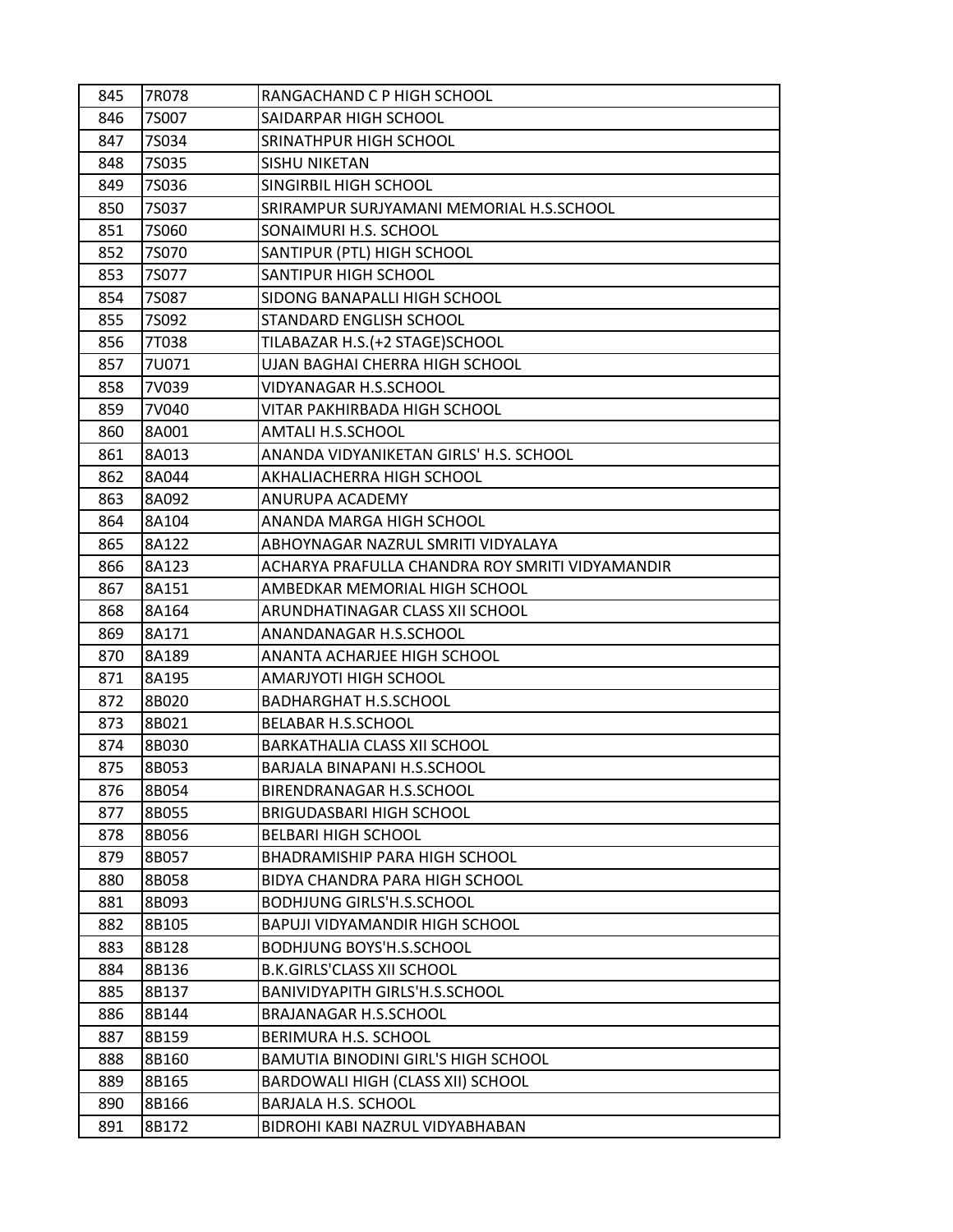| 892 | 8B199 | <b>BAJALGHAT HIGH SCHOOL</b>                  |
|-----|-------|-----------------------------------------------|
| 893 | 8C022 | CHARIPARA CLASS XII SCHOOL                    |
| 894 | 8C031 | <b>CHANDPUR H.S. SCHOOL</b>                   |
| 895 | 8C038 | CHANDRAPUR(SOUTH)HIGH SCHOOL                  |
| 896 | 8C039 | CHANTAIBARI H.S. SCHOOL                       |
| 897 | 8C059 | CHAMPAKNAGAR H.S.SCHOOL                       |
| 898 | 8C060 | CHAUDHURI BARI GIRLS'CLASS XII SCHOOL         |
| 899 | 8C061 | CHAMALIA HIGH SCHOOL                          |
| 900 | 8C124 | CHANDMARI HIGH SCHOOL                         |
| 901 | 8C194 | CHHANKHALA HIGH SCHOOL                        |
| 902 | 8C200 | CHHECHHURA HIGH SCHOOL                        |
| 903 | 8D002 | <b>DURGAPUR HIGH SCHOOL</b>                   |
| 904 | 8D040 | DR B.R.AMBEDKAR VIDYABHABAN                   |
| 905 | 8D045 | DAROGAMURA HIGH SCHOOL                        |
| 906 | 8D096 | DAINMARA HIGH SCHOOL                          |
| 907 | 8D106 | DR.B.R.AMBEDKAR HIGH SCHOOL                   |
| 908 | 8D115 | DURGA CHAUDHURI PARA HEMANTA SMRITI VIDYALAYA |
| 909 | 8D138 | DURGANAGAR HIGH SCHOOL                        |
| 910 | 8D173 | DASARATH DEB ADARSHA UCHHA VIDYALAYA          |
| 911 | 8D174 | DR B R AMBEDKAR ENGLISH MODEL SCHOOL          |
| 912 | 8D187 | DON BOSCO HIGH SCHOOL                         |
| 913 | 8D197 | DR. B R AMBEDKAR HIGH SCHOOL                  |
| 914 | 8D198 | DAS PARA HIGH SCHOOL                          |
| 915 | 8E111 | EAST DURJOYNAGAR HIGH SCHOOL                  |
| 916 | 8F082 | <b>FATIKCHERRA HIGH SCHOOL</b>                |
| 917 | 8G062 | <b>GURUCHARAN HIGH SCHOOL</b>                 |
| 918 | 8G083 | <b>GAMCHAKOBRA HIGH SCHOOL</b>                |
| 919 | 8G112 | <b>GANDHIGRAM H.S.SCHOOL</b>                  |
| 920 | 8G161 | GOPALNAGAR H.S. SCHOOL                        |
| 921 | 8H023 | HAPANIA H.S. SCHOOL                           |
| 922 | 8H046 | HATICHERRA HIGH SCHOOL                        |
| 923 | 8H097 | HARINAKHOLA HIGH SCHOOL                       |
| 924 | 8H167 | HENRY DEROZIO ACADEMY H.S. SCHOOL             |
| 925 | 81003 | ISHANCHANDRANAGAR PARGANA H.S.SCHOOL          |
| 926 | 81014 | I.F.V.H.(GIRLS') BADARGHAT                    |
| 927 | 81047 | <b>ISHANPUR CLASS XII SCHOOL</b>              |
| 928 | 81125 | INDRANAGAR HIGH SCHOOL                        |
| 929 | 81152 | I.F.V.H.(BOYS).NARSHINGHAR                    |
| 930 | 8J063 | JANMEJOYNAGAR H.S. SCHOOL                     |
| 931 | 8J064 | JIRANIA KHOLA H.S.SCHOOL                      |
| 932 | 8J098 | JAGATPUR HIGH SCHOOL                          |
| 933 | 8J139 | JATINDRA KUMAR H.S. SCHOOL                    |
| 934 | 8K024 | KABIRAJ TILLA H.S. SCHOOL                     |
| 935 | 8K048 | KALAGACHIA HIGH SCHOOL                        |
| 936 | 8K049 | KATLAMARA HIGH SCHOOL                         |
| 937 | 8K065 | KAMANMURA HIGH SCHOOL                         |
| 938 | 8K066 | KOBRAKHAMAR H.S.SCHOOL                        |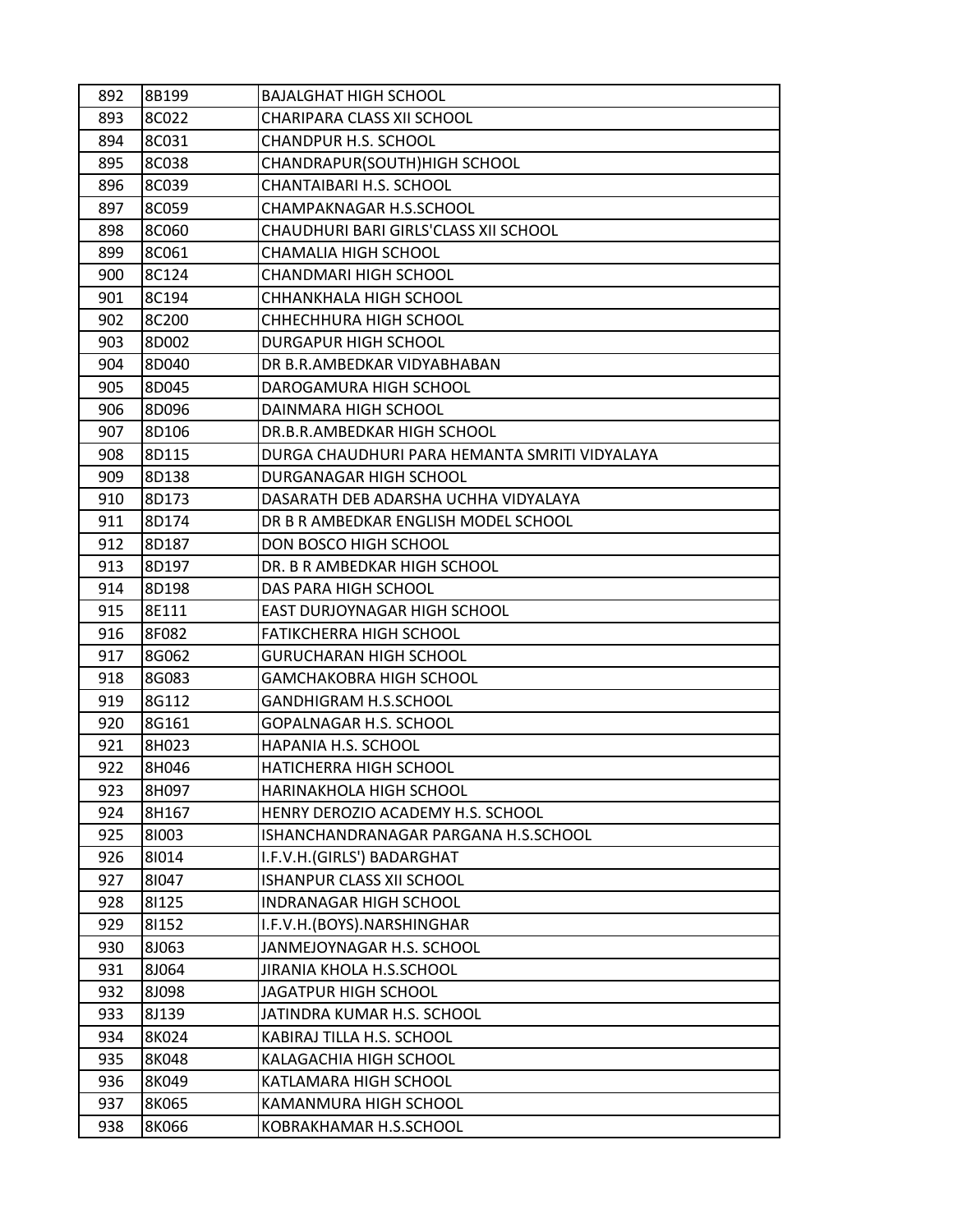| 939 | 8K067 | KHUMPUI ACADEMY RES.ENG.MEDIUM H.S. SCHOOL |
|-----|-------|--------------------------------------------|
| 940 | 8K068 | KHAMARBARI HIGH SCHOOL                     |
| 941 | 8K084 | KAMALGHAT H.S.SCHOOL                       |
| 942 | 8K087 | KAMINI KUMAR SINGHA MEMORIAL H S SCHOOL    |
| 943 | 8K145 | KALINAGAR HIGH SCHOOL                      |
| 944 | 8K182 | KALKALIA HIGH SCHOOL                       |
| 945 | 8K193 | KHASH MADHUPUR COL HIGH SCHOOL             |
| 946 | 8L004 | LAKSHMICHERRA RAMKRISHNA H.S. SCHOOL       |
| 947 | 8L085 | LEFUNGA H.S. SCHOOL                        |
| 948 | 8L153 | LANKAMURA H.S. SCHOOL                      |
| 949 | 8M005 | MADHUBAN(K)H.S.SCHOOL                      |
| 950 | 8M006 | MADHABPUR HIGH SCHOOL                      |
| 951 | 8M025 | MADHUBAN(DUKLI)H.S.SCHOOL                  |
| 952 | 8M032 | MADHU CHOWDHURY PARA H.S. SCHOOL           |
| 953 | 8M041 | MARIAMNAGAR HIGH SCHOOL                    |
| 954 | 8M050 | <b>MANTALA HIGH SCHOOL</b>                 |
| 955 | 8M069 | MANDWI BAZAR H.S.SCHOOL                    |
| 956 | 8M070 | MAKHUMAI KAMI HIGH SCHOOL                  |
| 957 | 8M099 | MOHANPUR CLASS XII SCHOOL                  |
| 958 | 8M100 | MOHANPUR GIRLS' H.S. SCHOOL                |
| 959 | 8M133 | M.G.M. CLASS XII SCHOOL                    |
| 960 | 8M148 | M.T.GIRLS'H.S.SCHOOL                       |
| 961 | 8M154 | MADHYA BHUBANBAN HIGH SCHOOL               |
| 962 | 8M175 | MUSRAIPARA HIGH SCHOOL                     |
| 963 | 8M183 | MEKHLI PARA DINADAYAL HIGH SCHOOL          |
| 964 | 8M188 | <b>MANDAI TILLA HIGH SCHOOL</b>            |
| 965 | 8N016 | NETAJI SUBHASH VIDYANIKETAN                |
| 966 | 8N033 | NOAGAON TAIRAJKAMI HIGH SCHOOL             |
| 967 | 8N071 | NEW MANDWI GIRLS'HIGH SCHOOL               |
| 968 | 8N126 | NANDANNAGAR H.S.SCHOOL                     |
| 969 | 8N127 | NOAGOAN KRISHNANAGAR HIGH SCHOOL           |
| 970 | 8N132 | NEW MODEL VILLAGE GIRLS'HIGH SCHOOL        |
| 971 | 8N140 | NOAGAON HIGH SCHOOL                        |
| 972 | 8N155 | NARSINGARH H.S. SCHOOL                     |
| 973 | 8N156 | NAVAGRAM H.S.SCHOOL                        |
| 974 | 8N157 | NUTANNAGAR GIRLS'H.S.SCHOOL                |
| 975 | 8N168 | NEW HINDI H.S. SCHOOL                      |
| 976 | 8N176 | NETAJI SUBHASH COLONY HIGH SCHOOL          |
| 977 | 8N186 | NETAJI SUBHAS PROGRESSIVE HIGH SCHOOL      |
| 978 | 80116 | OLD AGARTALA H.S.SCHOOL                    |
| 979 | 8P007 | PANDABPUR HIGH SCHOOL                      |
| 980 | 8P042 | PALLIMANGAL H.S(+2 STAGE)SCHOOL            |
| 981 | 8P072 | PADMAMOHANPARA HIGH SCHOOL                 |
| 982 | 8P089 | PRACHYA BHARATI H.S.SCHOOL                 |
| 983 | 8P113 | PATUNAGAR HIGH SCHOOL                      |
| 984 | 8P134 | PRATAPGARH ENGLISH MEDIUM HIGH SCHOOL      |
| 985 | 8P141 | PURBA NOABADI HIGH SCHOOL                  |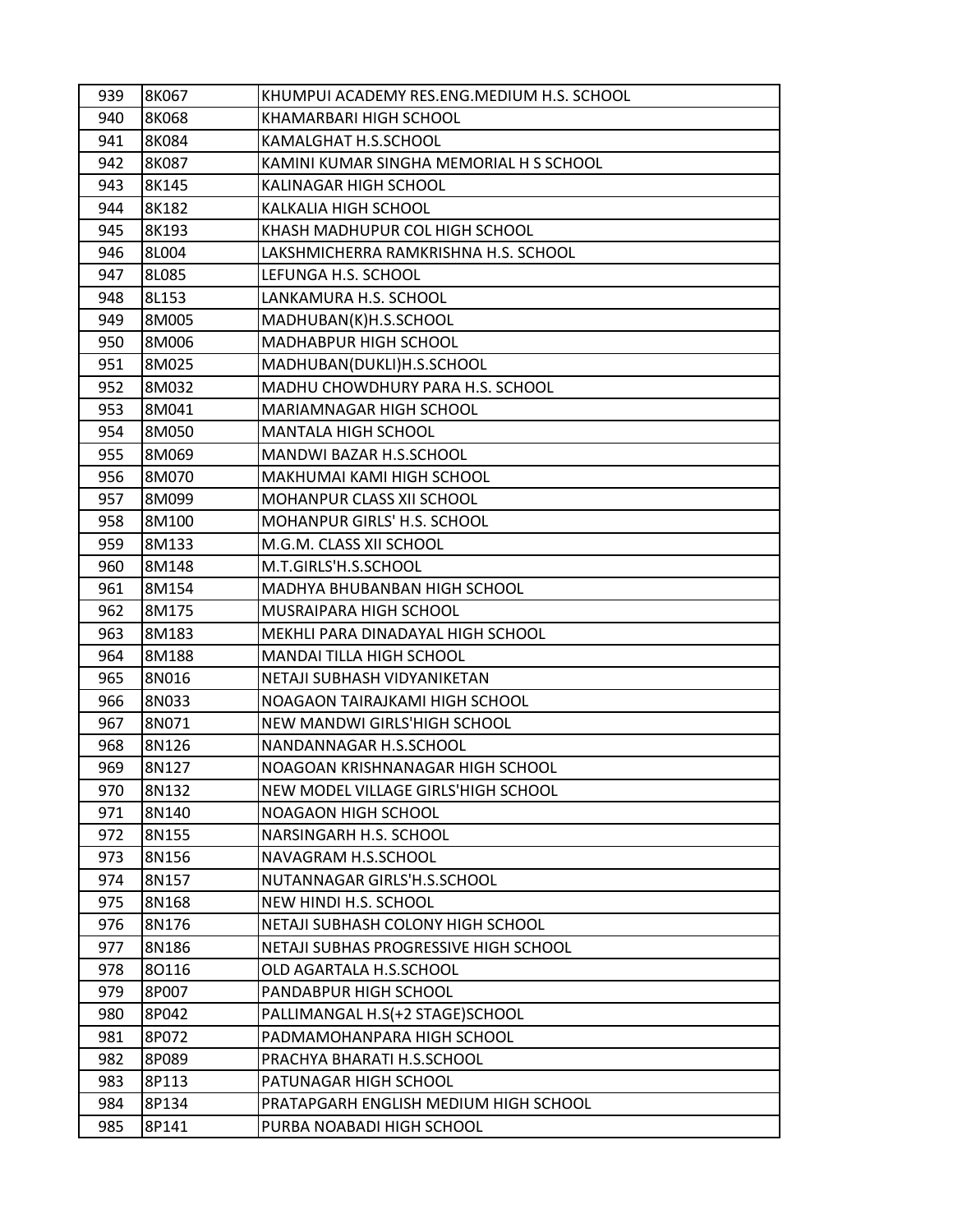| 986          | 8P158          | PASCHIM BHUBANBAN HIGH SCHOOL                                                  |
|--------------|----------------|--------------------------------------------------------------------------------|
| 987          | 8P169          | PRAGATI VIDYABHABAN                                                            |
| 988          | 8P196          | PURBA JOGENDRANAGAR HIGH SCHOOL                                                |
| 989          | 8R008          | RADHAKISORE GONJ HIGH SCHOOL                                                   |
| 990          | 8R034          | RADHANAGAR HIGH SCHOOL                                                         |
| 991          | 8R043          | RESHAM BAGAN H.S.SCHOOL                                                        |
| 992          | 8R073          | RADHAMOHANPUR HIGH SCHOOL                                                      |
| 993          | 8R074          | RASHIRAM ACADEMY                                                               |
| 994          | 8R086          | RABI KUMAR H.S.SCHOOL                                                          |
| 995          | 8R090          | RAMKRISHNA VIVEKANANDA VIDYAMANDIR                                             |
| 996          | 8R094          | R.T.P.GIRLS'H.S.SCHOOL                                                         |
| 997          | 8R107          | RAJNAGAR H.S. SCHOOL                                                           |
| 998          | 8R108          | RAMTHAKUR PATHSHALA BOYS'H.S.SCHOOL                                            |
| 999          | 8R117          | RANIRBAZAR VIDYAMANDIR                                                         |
| 1000         | 8R118          | RAJIB GANDHI HIGH SCHOOL                                                       |
| 1001         | 8R129          | RAJNAGAR(GANDHIGRAM)HIGH SCHOOL                                                |
| 1002         | 8R130          | RAMKRISHNA ASHRAM VIDYAMANDIR                                                  |
| 1003         | 8R131          | RAMNAGAR H.S.SCHOOL                                                            |
| 1004         | 8R142          | RANIRGAON CLASS XII SCHOOL                                                     |
| 1005         | 8R146          | RANIGANJ GIRLS'H.S.SCHOOL                                                      |
| 1006         | 8R149          | RAMNAGAR GIRLS'HIGH SCHOOL                                                     |
| 1007         | 8S009          | SEKERKOTE H.S(+2 STAGE)SCHOOL                                                  |
| 1008         | 8S010          | SURJYAMANINAGAR H.S.SCHOOL                                                     |
| 1009         | 8S011          | SAHID KSHUDIRAM VIDYABHABAN                                                    |
| 1010         | 8S015          | SANKARACHARYYA VIDYAYATAN GIRLS' CLASS XII SCHOOL                              |
| 1011         | 8S017          | SHISHU BIHAR H.S.SCHOOL                                                        |
| 1012         | 8S026          | SAMMILITA HIGH SCHOOL                                                          |
| 1013         | 8S027          | SACHINDRALAL VIDYANIKETAN HIGH SCHOOL                                          |
| 1014         | 8S035          | SURENDRANAGAR H.S.SCHOOL                                                       |
| 1015         | 8S051          | SIMNA HIGH SCHOOL                                                              |
| 1016         | 8S052          | SUBALSING PARA HIGH SCHOOL                                                     |
| 1017         | 8S075          | SANHATI VIDYAMANDIR H.S.(+2 STAGE)SCHOOL                                       |
| 1018         | 8S076          | SHIBNAGAR BORAKHA HIGH SCHOOL                                                  |
| 1019         | 8S077          | SOUTH JOYNAGAR HIGH SCHOOL                                                     |
| 1020         | 8S078          | SACHINDRA NAGAR HIGH SCHOOL<br>SWAMI DAYALANANDA VIDYANIKETAN CLASS XII SCHOOL |
| 1021<br>1022 | 8S091<br>8S109 | SAKHICHARAN VIDYANIKETAN SCHOOL                                                |
| 1023         | 8S110          | SHIKSHA NIKETAN H.S. SCHOOL                                                    |
| 1024         | 8S114          | SUKHAMOY H.S.SCHOOL                                                            |
| 1025         | 8S135          | SUBHASNAGAR H.S(+2)SCHOOL                                                      |
| 1026         | 8S143          | SUKANTA ACADEMY ENGLISH MEDIUM H.S. SCHOOL                                     |
| 1027         | 8S147          | SHISHU NIKETAN H.S. SCHOOL                                                     |
| 1028         | 8S170          | SRI KRISHNA MISSION INSTITUTE                                                  |
| 1029         | 8S177          | SADHUTILLA CMS GIRLS ENGLISH MEDIUM HIGH SCHOOL                                |
| 1030         | 8S178          | SRINAGAR KABI SUKANTA VIDYALAYA                                                |
| 1031         | 8S179          | SHYAMA PRASAD VIDYA NIKETAN HIGH SCHOOL                                        |
| 1032         | 8S191          | SAL SAMPILI (SASA) ACADEMY                                                     |
|              |                |                                                                                |